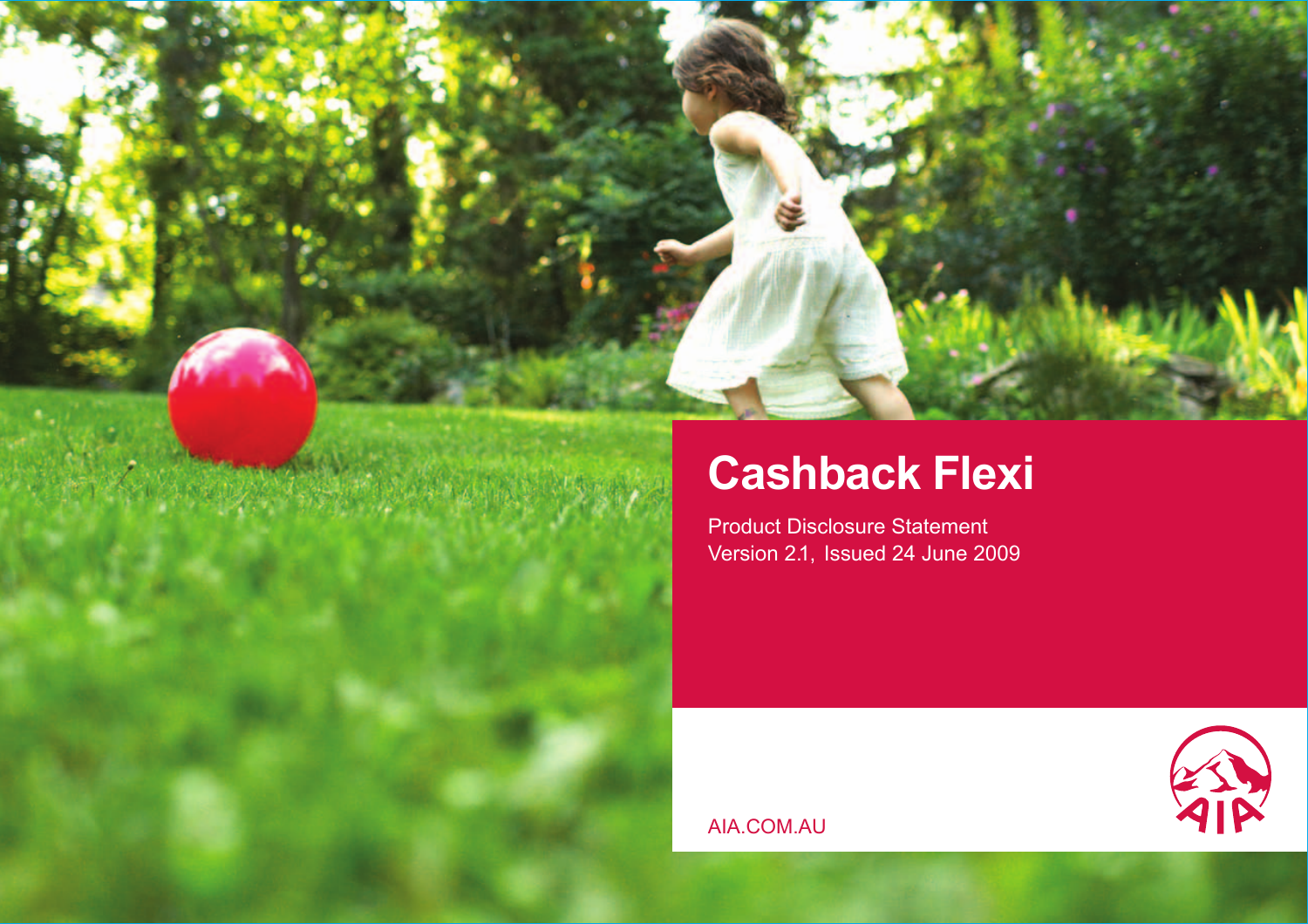# It just makes sense.

Please read this Product Disclosure Statement carefully. It contains important information about the product.

Issued by: AIA Australia Limited (ABN 79 004 837 861 AFSL 230043).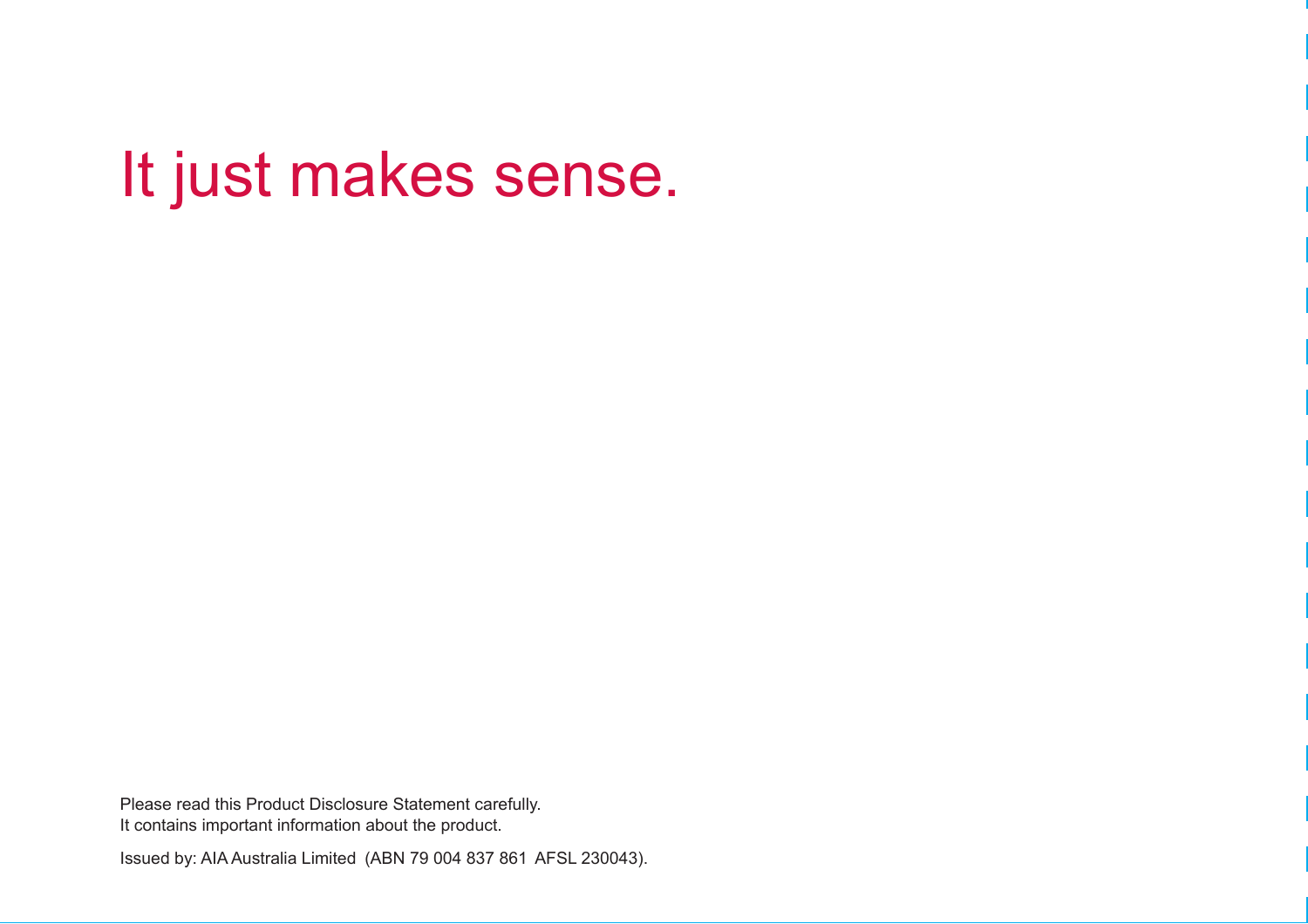| General information once your application has been accepted26 |  |
|---------------------------------------------------------------|--|
|                                                               |  |
|                                                               |  |
|                                                               |  |
|                                                               |  |
|                                                               |  |

**Application form**

In the Cashback Flexi Product Disclosure Statement (PDS) and Application form, any reference to 'we', 'us', 'our', 'the insurer' or 'AIA Australia' means AIA Australia Limited.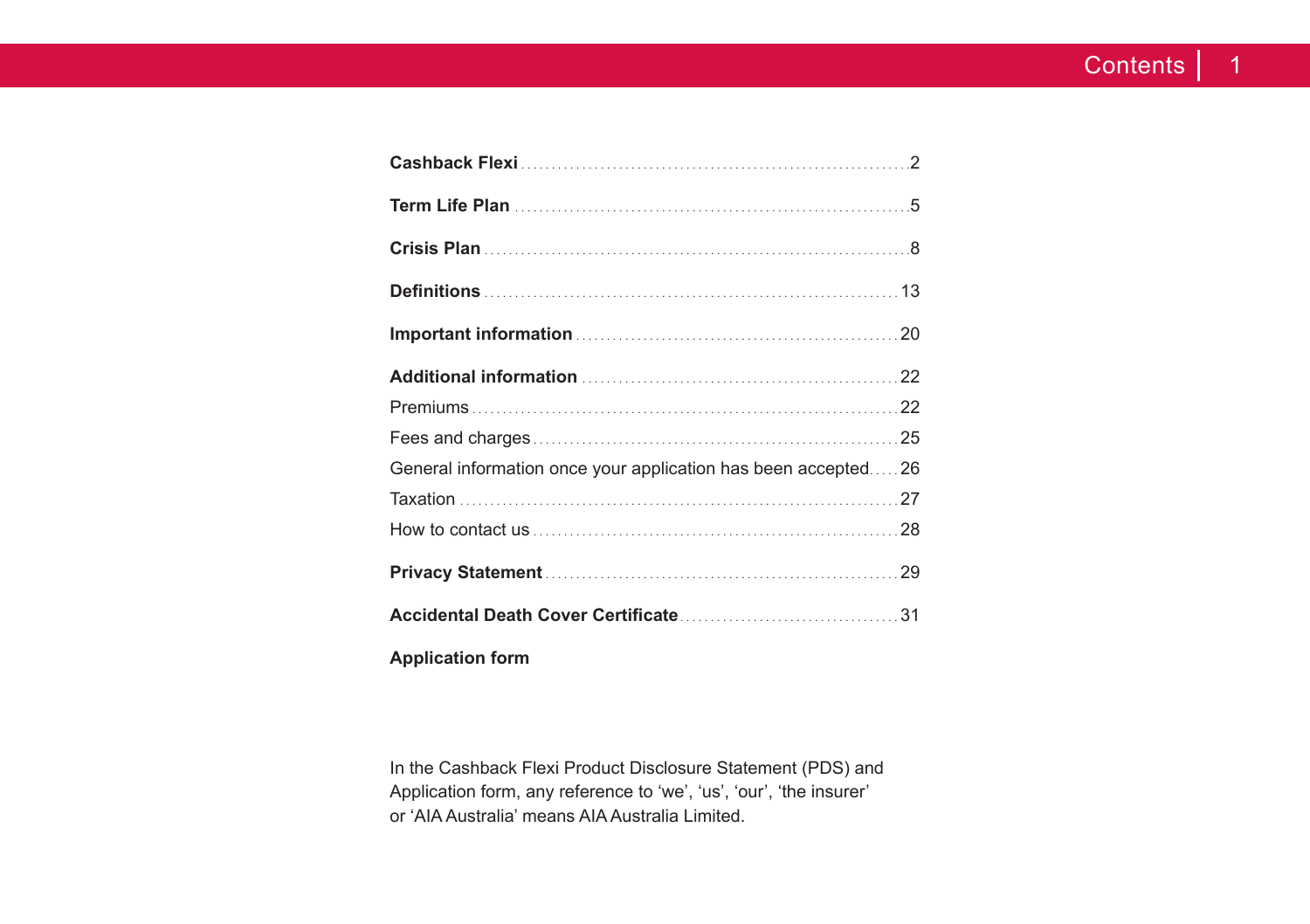# 2 | Cashback Flexi

# It pays to be protected

It's important to protect your family's financial future. You wouldn't risk leaving your car uninsured... so why risk leaving yourself and your family unprotected?

Now AIA Australia offers a new way to insure you and your family's financial future – protection that pays. With Cashback Flexi you not only have access to a range of flexible cover options that provide peace of mind and security – but we also guarantee a full premium refund at the end of the plan term if you don't make a claim.

Peace of mind plus your money back... it just makes sense.

# Selecting the Cashback Flexi policy that best suits your needs

To apply for a Cashback Flexi policy all you need to do is follow 5 easy steps.

- Step 1. Choose your type of cover
- Step 2. Decide on your plan term
- Step 3. Select your premium term
- Step 4. Complete your application
- Step 5. Submit your application

# Step 1. Cover

You can choose to apply for just one or a combination of the following plans:

• **Term Life Plan**

This plan is designed to provide financial security to your family in the event of your death, or diagnosis of a terminal illness.

Please refer to pages 5 to 7 for more information about the Term Life Plan.

• **Crisis Plan**

This plan eases the financial burden of the costs associated with recovering from a medical crisis (e.g. heart attack, cancer or stroke). The plan covers 36 Crisis (medical) Events, plus also contains inbuilt death cover.

Please refer to pages 8 to 12 for more information about the Crisis Plan.

# Step 2. Plan term

When applying for cover you will have a choice of either a:

- 10 year term,
- 15 year term.
- 20 year term.

The term you choose will determine the benefit expiry date of the Cashback Flexi cover you have selected.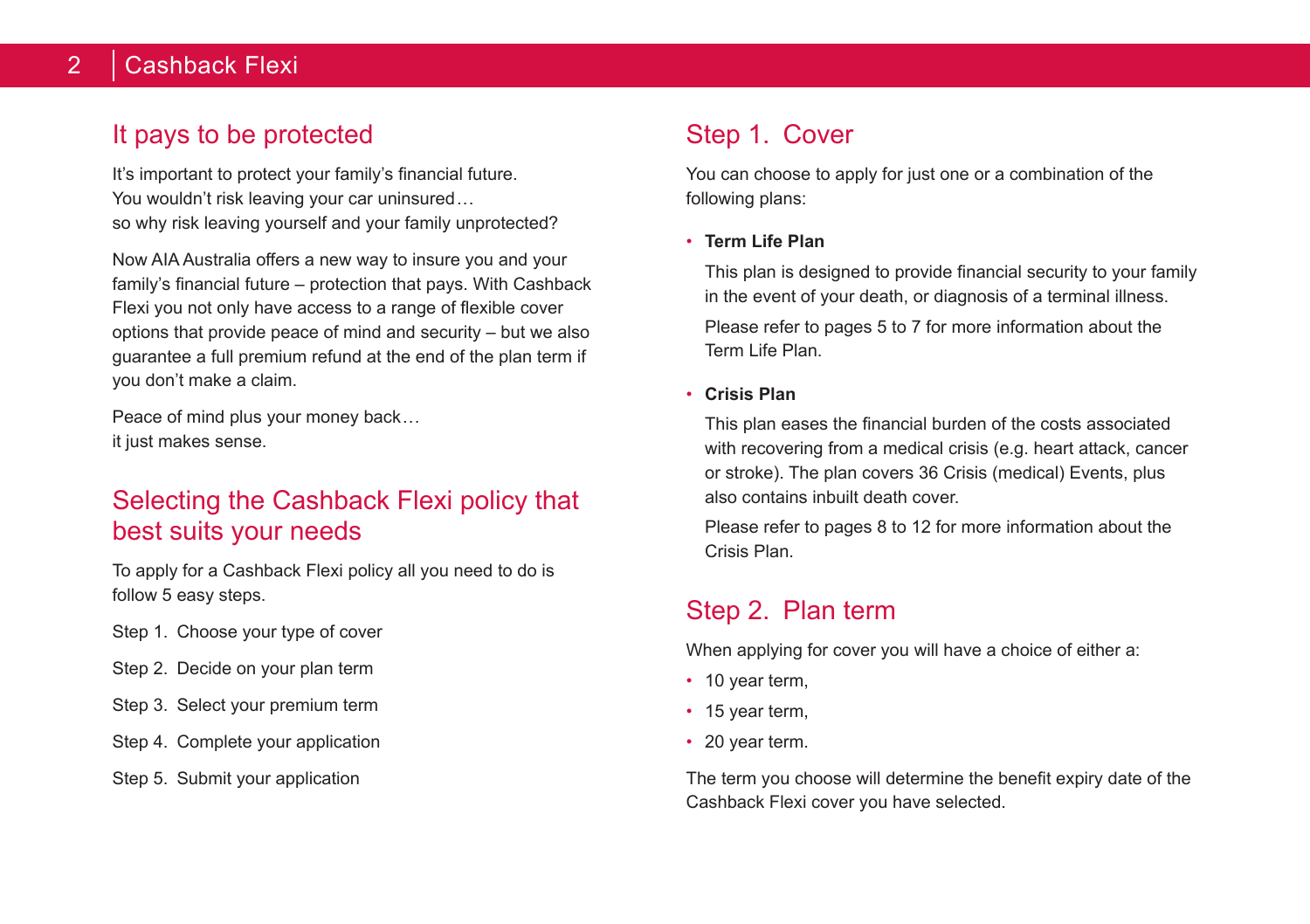# Step 3. Premium term

You can select one of the following premium terms:

#### • **Standard**

Premiums are payable on your policy anniversary every year up to the benefit expiry date. For example, if you choose a 15 year plan term you will pay premiums for 15 years.

#### • **Accelerated**

Premiums are payable on your policy anniversary every year up to premium cease date. For example, if you choose a 15 year plan term you will only pay premiums for 8 years.

The following tables outline the difference between each premium payment option.

| <b>Standard</b>  |                        | <b>Accelerated</b> |                        |
|------------------|------------------------|--------------------|------------------------|
| <b>Plan term</b> | Years<br>premiums paid | <b>Plan term</b>   | Years<br>premiums paid |
| 10 Year          | 10                     | 10 Year            | 5                      |
| 15 Year          | 15                     | 15 Year            | 8                      |
| 20 Year          | 20                     | 20 Year            | 10                     |

For more information on how premiums are calculated on your policy and when they are due, please refer to pages 22 to 24.

# Step 4. Completing your application

To apply for a Cashback Flexi policy you will need to complete a current Application form.

#### **What information is required?**

We will ask for medical and other information about the person to be insured such as health, income, occupation, residency, travel details, lifestyle and pastimes. This information will assist us to assess:

- your eligibility for the type of cover you have selected,
- if any exclusions or special conditions should apply to your policy,
- the correct premium for your policy.

In some instances it may be necessary for you to complete additional forms or we may ask for further medical or financial requirements depending on your personal situation or the amount of cover you are applying for. Your adviser will be able to assist you with these requests.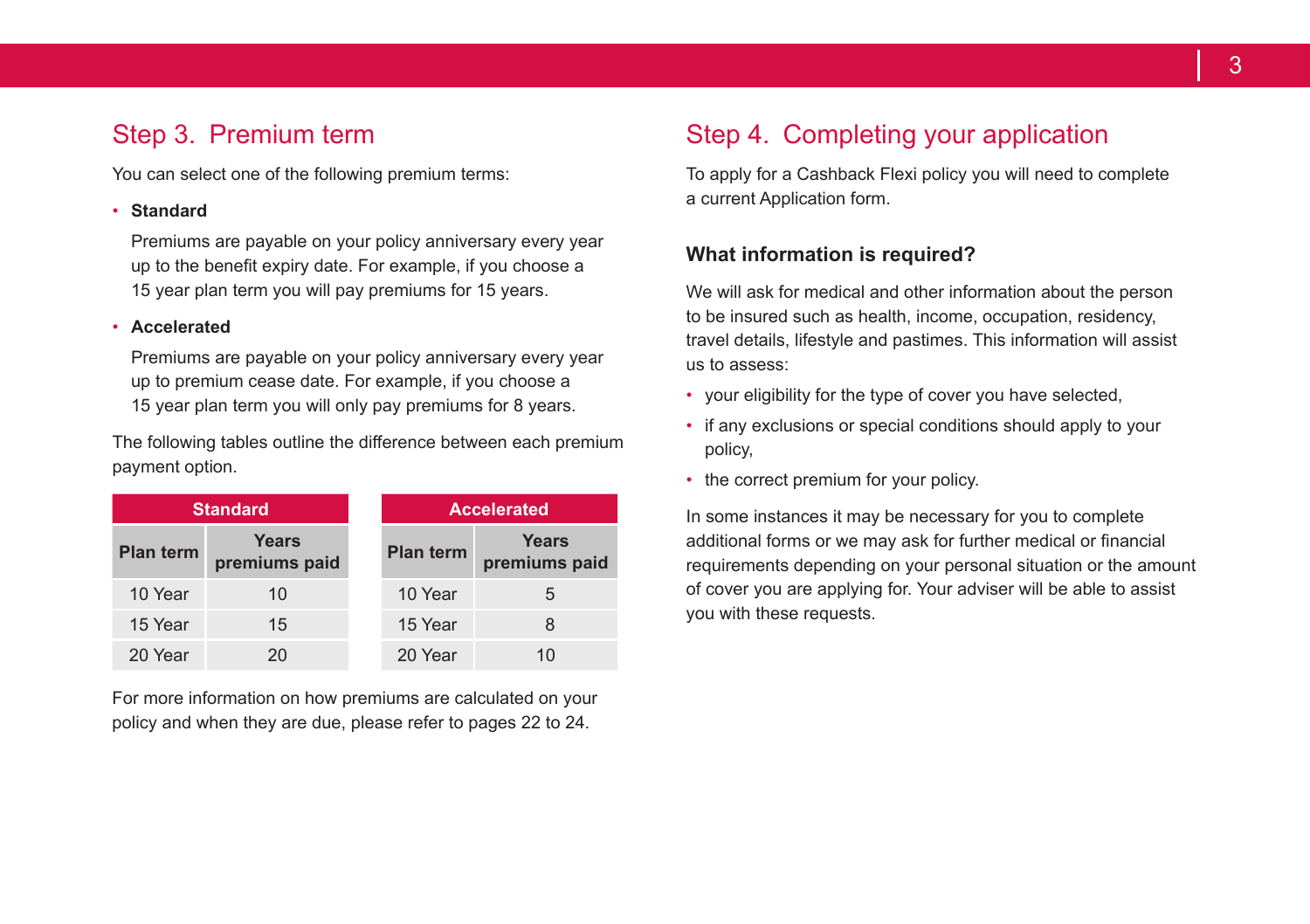## 4 Cashback Flexi (continued)

#### **What happens if I fail to provide information or give incomplete information or inaccurate information?**

If you and/or the life insured provide incomplete or inaccurate information you may not be eligible to receive a benefit or claim under your policy.

It is essential that you, and the life insured read and understand your duty of disclosure when completing an Application form. Please refer to pages 20 to 21 for information about your duty of disclosure and what may happen in the event of non disclosure of information.

#### **Your privacy**

We will keep all information provided in your application confidential. Please refer to our Privacy Statement on pages 29 to 30 for more information regarding our privacy procedures.

# Step 5. Submitting your application

Once you have completed and signed your application including any additional forms and questionnaires, all you need to do is return it with the first premium to:

AIA Australia PO Box 6111 St Kilda Road Central Melbourne VIC 8008

**REMEMBER – Don't forget to keep your Complimentary Interim Accidental Death Cover Certificate.**

## **Information on your policy**

Once we have assessed and approved your application for cover, we will mail or deliver to you:

- A policy document, containing policy terms and conditions; and
- A policy schedule which sets out the regular premium payable and the benefits purchased under your policy.

You should read these documents carefully and contact your adviser or us directly if you have any concerns.

Once you have received your policy document, you will have a 14 day 'cooling-off' period to ensure the cover you have selected meets your needs. Within this period you may cancel your policy and we will refund any premiums paid. For more information about the cooling-off period, please refer to page 26.

#### **24 hour worldwide cover**

Once your policy commences, full cover is provided 24 hours a day, 7 days a week, anywhere in the world.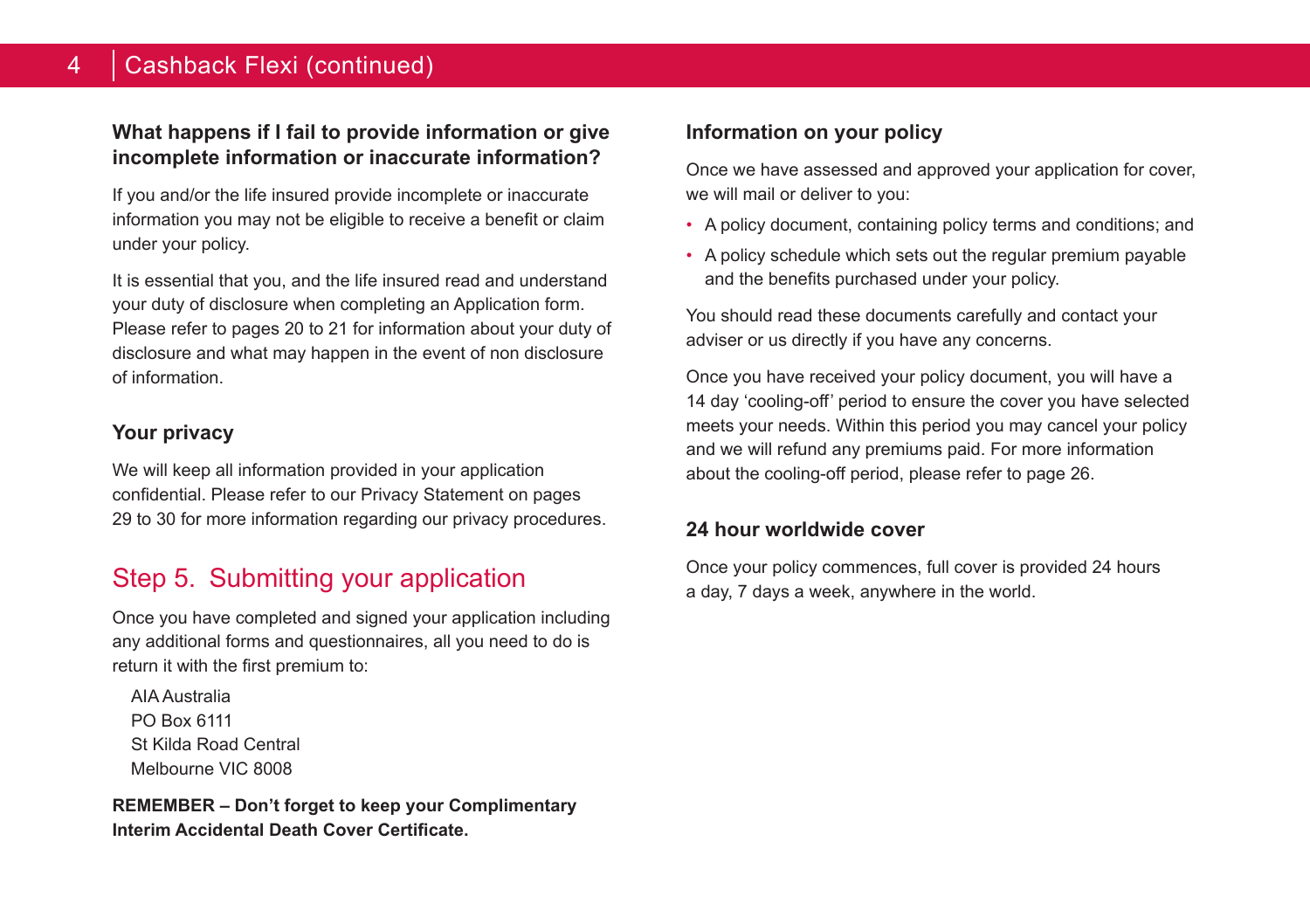# Term Life Plan  $\vert 5$

The Term Life Plan provides you with:

- a lump sum benefit upon death, or diagnosis of a terminal illness, of the life insured; or
- a Guaranteed Premium Refund at the end of the nominated 10, 15 or 20 year plan term.

The following information outlines the important terms and conditions of each of these benefits.

# What benefits are covered under my plan?

#### **Payment on death**

We will pay a lump sum upon death. The amount we pay, prior to the benefit expiry date, is the sum insured outlined in your policy schedule.

#### **Payment on terminal illness**

We will pay an advanced payment of the sum insured up to \$1,000,000, across all cover held with us, upon diagnosis of a terminal illness (as defined on page 19). Any balance in the sum insured not paid under this benefit will be payable upon the life insured's death prior to the benefit expiry date.

#### **Overview**

**What are the entry ages\*?** *For the life insured:* 10 year plan: Age 2 to 60 15 year plan: Age 2 to 55 20 year plan: Age 2 to 50

*For the policy owner:* 10 year plan: Age 16 to 60 15 year plan: Age 16 to 55 20 year plan: Age 16 to 50

**What premium options are available?** Standard or Accelerated

**What is the minimum sum insured?** \$10,000

**What is the maximum sum insured?** *For the life insured:* Age 2 to 11 – \$100,000 Age 12 to 60 – No limit. Financial Underwriting will apply to any large sum insured.

#### **Am I eligible for a premium discount?**

You may be eligible for the following discounts:

- non-smoker
- AAA or AA professional occupation categories
- sums insured of \$500,000 or greater

#### **Can I increase or decrease my sum insured?**

No. Once your cover commences it will not be possible to increase or decrease the sum insured.

*\*Age next birthday*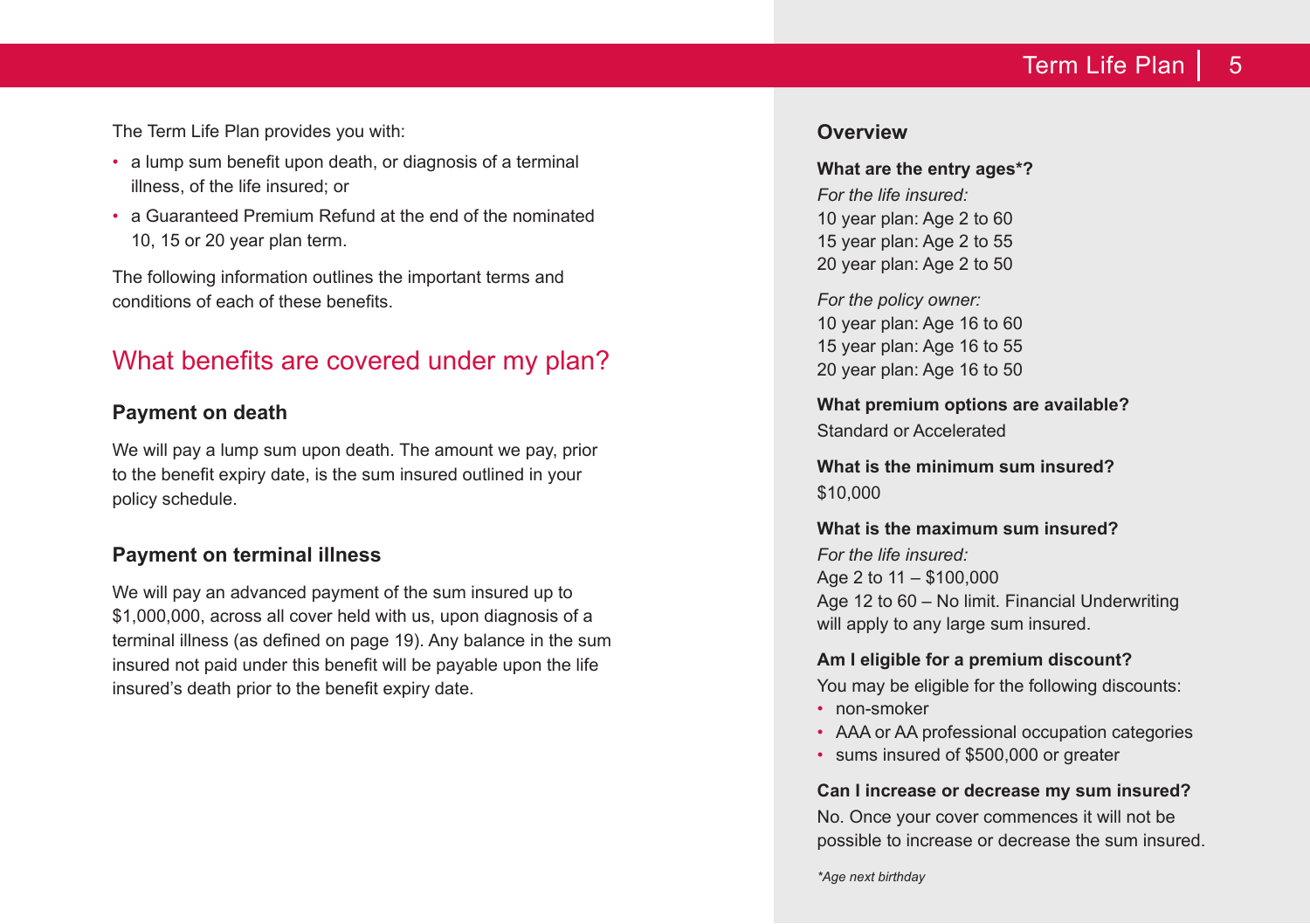# How does the guaranteed premium refund work?

## **When am I entitled to a premium refund?**

We will pay a lump sum, equal to 100% of the Total Premium Paid, at the benefit expiry date provided:

- premiums are paid in full when due,
- no Terminal Illness benefit has been paid, and
- no Death benefit has been paid.

If multiple benefits are attached to a policy, only one policy fee will be refunded. This will occur at the expiry date of the last benefit under the Cashback Flexi policy.

## **What happens if I terminate my plan before the benefit expiry date?**

If you cancel your plan, it is converted to another plan, or it is terminated prior to the benefit expiry date you will not get anything back.

## **What is the Total Premium Paid?**

Total Premium Paid includes:

- insurance premium,
- policy fee,
- any pastime, health or other loadings,
- any stamp duty (if applicable), and
- any premium frequency charges (applying to monthly and half-yearly premium payments).

# Can I convert my sum insured under this plan?

At or before the end of the nominated benefit term you will have the option of converting your Term Life benefit to another Term Life benefit (excluding another Cashback Flexi benefit) from us, provided there has not been a claim under the policy. The Conversion Option must be exercised before the 70th birthday of the life insured.

The replacement policy must provide a benefit not greater than the sum insured under the Cashback Flexi Term Life benefit.

The conversion to the replacement Term Life benefit must be effective from a policy anniversary of your Cashback Flexi Term Life benefit, and:

- written notice must be provided to us before the policy anniversary or within 30 days after the anniversary;
- will be subject to our Term Life premium rates and plan entry rules at the time of the conversion;
- will be written on either a stepped or level premium basis;
- will be available without evidence of health; and
- will be provided on the same underwriting acceptance terms as were applied to the original Cashback Flexi Term Life benefit.

You will not be eligible for a Guaranteed Premium Refund if the Conversion Option is exercised prior to the Term Life benefit expiry date.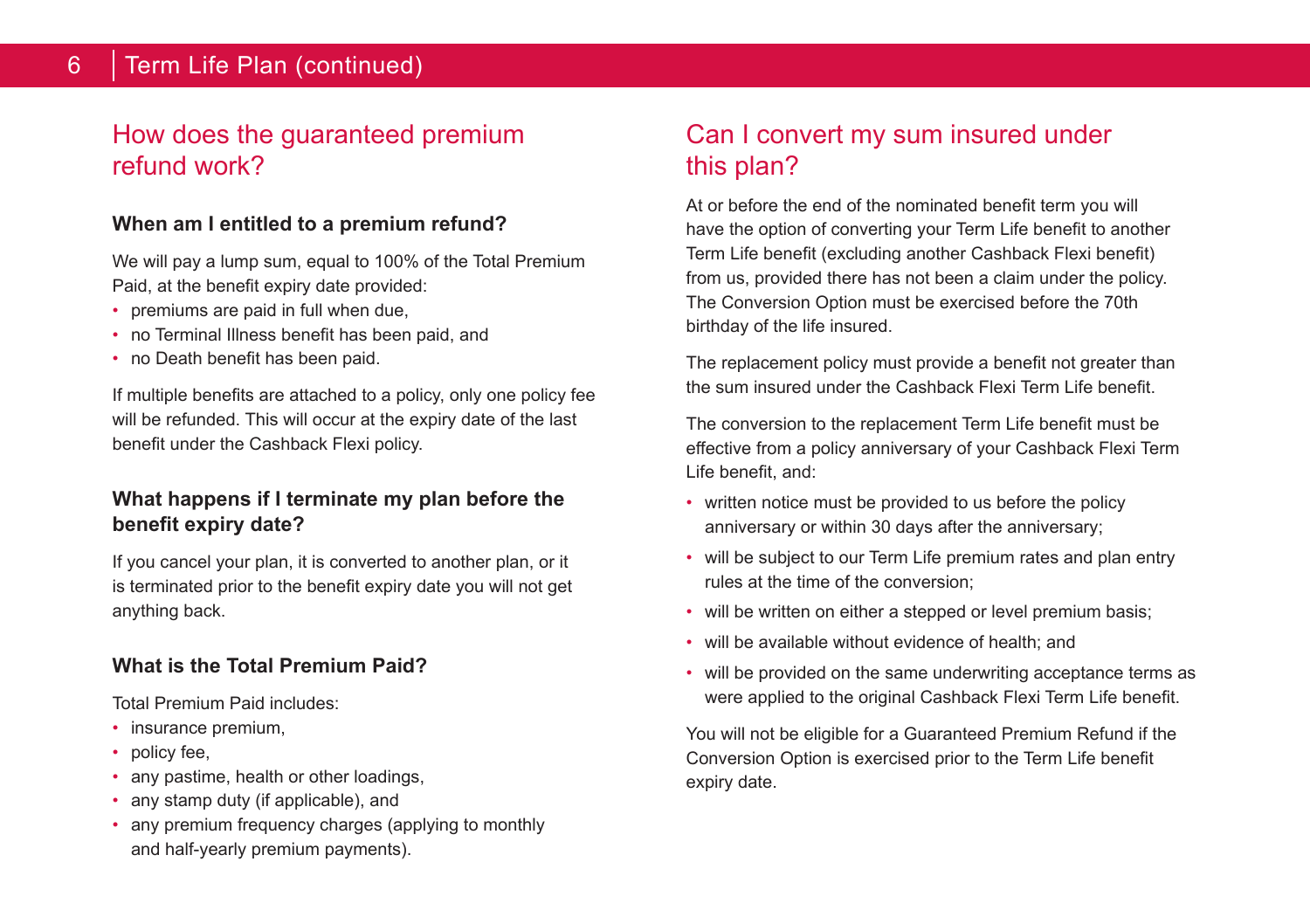# What exclusions apply to my plan – events for which the life insured is not covered?

Suicide of the life insured within 13 months from the commencement date or date of last reinstatement of the policy is excluded under your plan .

# When does my cover stop?

Your cover will stop on the earliest to occur of the;

- death of the life insured;
- payment of the full Term Life sum insured due to Terminal Illness;
- exercise of the Conversion Option under this plan;
- the expiry date of the benefit;
- cancellation of the benefit; and
- lapse of the policy for any reason.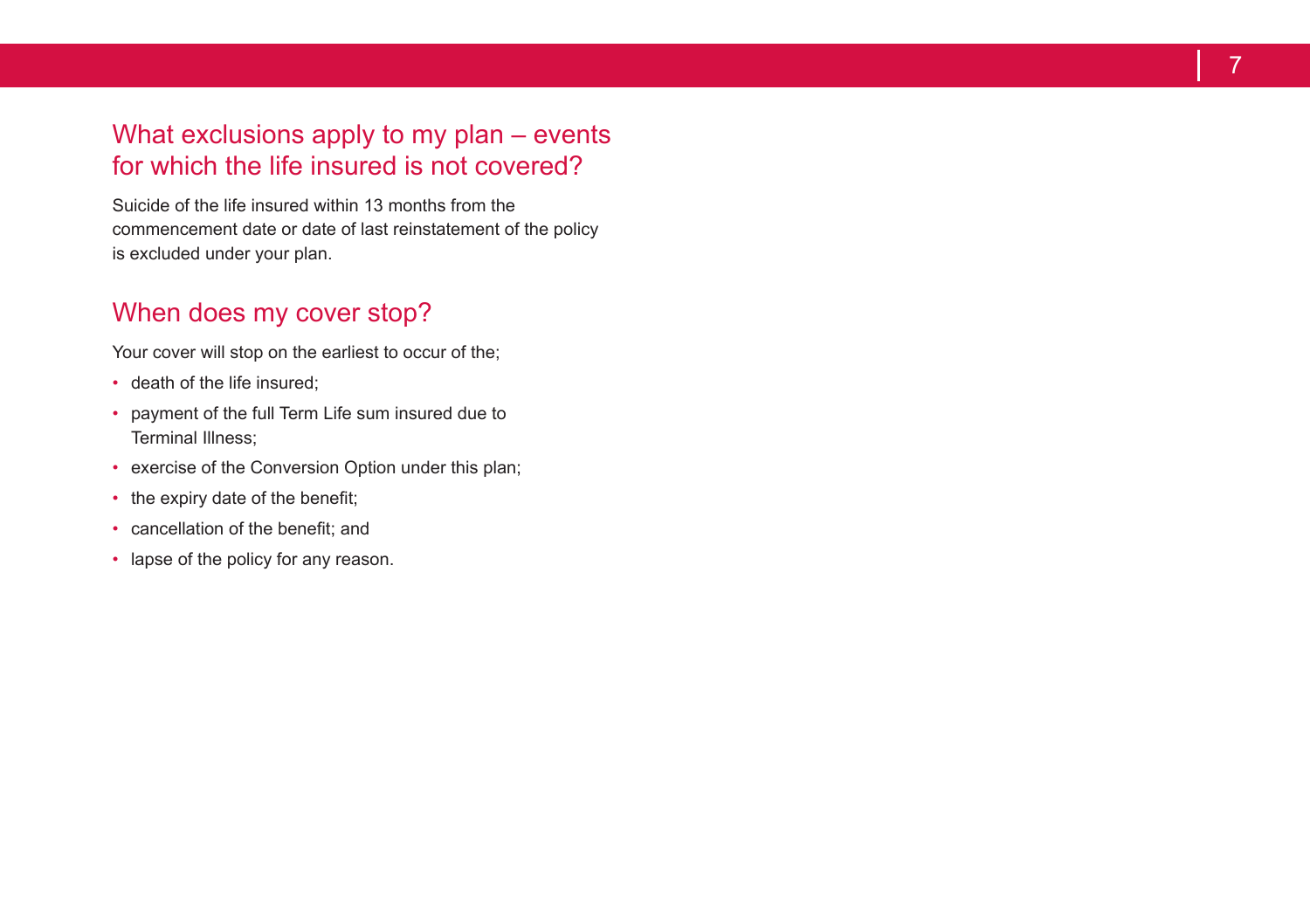#### 8 Crisis Plan

#### **Overview**

#### **What are the entry ages\*?**

For the life insured and policy owner: 10 year plan: Age 16 to 50 15 year plan: Age 16 to 45 20 year plan: Age 16 to 40

**What premium options are available?** Standard or Accelerated

**What is the minimum sum insured?** \$10,000

**What is the maximum sum insured?** For the life insured: \$2,000,000#

#### **Am I eligible for a premium discount?**

You may be eligible for the following discounts:

- non-smoker discount
- sums insured of \$300,000 or greater

#### **Can I increase or decrease my sum insured?**

No. Once your cover commences it will not be possible to increase or decrease the sum insured.

*\*Age next birthday #Applies to the total sums insured for the Crisis Plan and other similar benefits with us and other insurers.*

The Crisis Plan provides you with:

- a lump sum benefit if the life insured is diagnosed as having sustained at least one of the 36 Crisis (medical) Events as defined, and we confirm the diagnosis;
- a lump sum benefit upon death, or diagnosis of a terminal illness, of the life insured; or
- a Guaranteed Premium Refund at the end of the nominated 10, 15 or 20 year plan term.

The following information outlines the important terms and conditions of each of these benefits.

# What benefits are covered under my Plan?

The following benefits are covered under the Crisis Plan:

- Crisis Events refer to page 9
- Chronic Diagnosis Advancement benefit refer to page 10
- Death benefit refer to page 11
- Terminal Illness benefit refer to page 11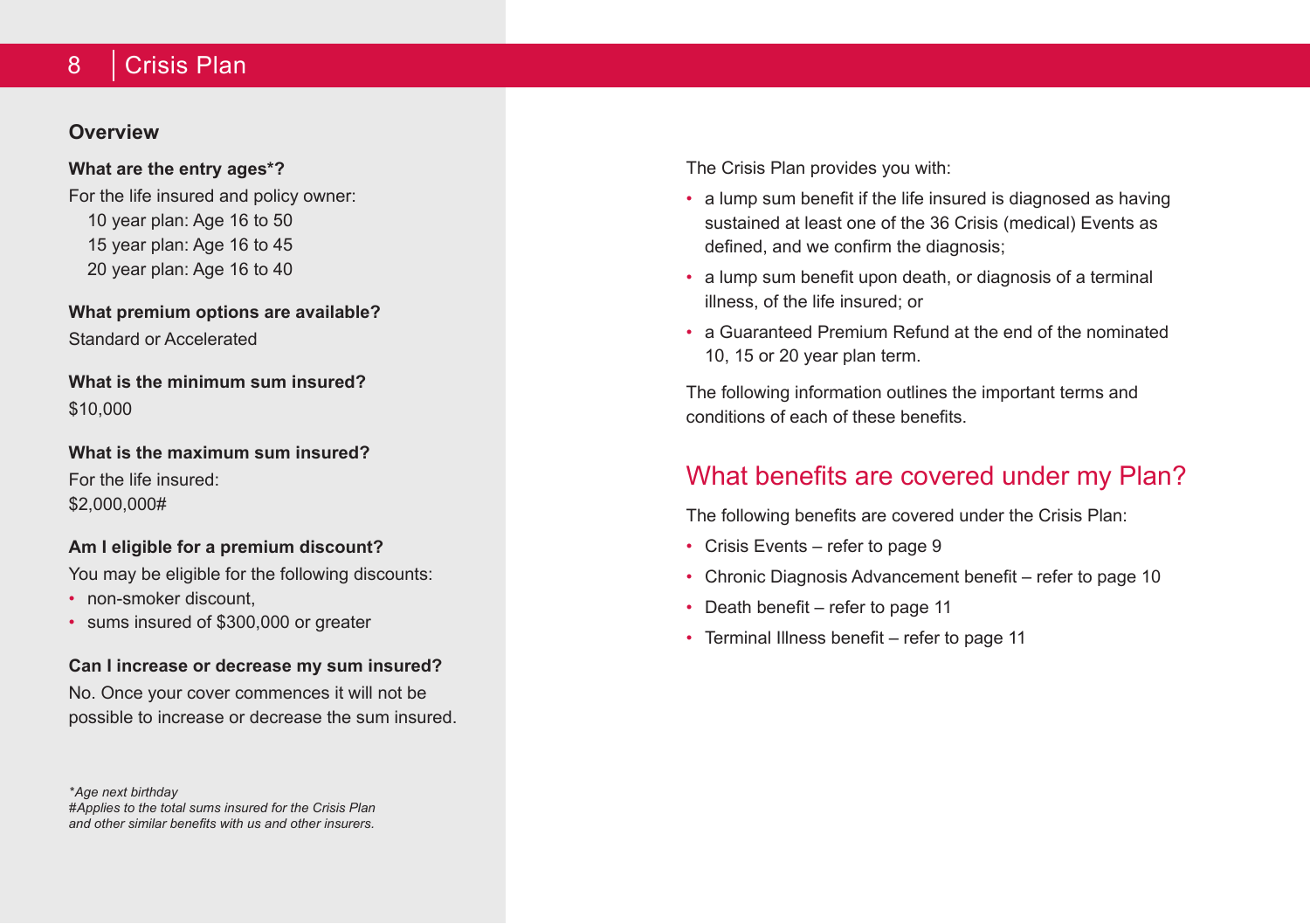#### **Crisis Events**

Each event is defined on pages 13 to 19.

- Accidental HIV Infection
- Aplastic Anaemia
- **Bacterial Meningitis**
- Benign Brain Tumour
- Blindness
- Cancer\*
- Cardiomyopathy
- Chronic Liver Disease
- Chronic Lung Disease
- Coma
- Coronary Artery Angioplasty#
- Coronary Artery By-pass Surgery
- Dementia/Alzheimer's Disease
- Diplegia
- Heart Attack
- Heart Valve Surgery
- Hemiplegia
- Kidney Failure
- Loss of Hearing
- Loss of Independence
- Loss of Limbs and Sight of One Eye
- Loss of Speech
- Major Burns
- Major Head Trauma
- Major Organ Transplant
- Motor Neurone Disease
- Multiple Sclerosis
- Muscular Dystrophy
- Other Serious Coronary Artery Disease
- Paraplegia
- Parkinson's Disease
- Pulmonary Arterial Hypertension (primary)
- Quadriplegia
- Stroke
- Surgery to Aorta
- Viral Encephalitis

\*For 'carcinoma in situ of the breast', the benefit payable will be limited to 25% of the Crisis sum insured, subject to a maximum payment of \$25,000 under all policies we have issued covering the life insured.

# For Coronary Artery Angioplasty the benefit payable for angioplasty of one or two coronary arteries is limited to 25% of the Crisis sum insured subject to a maximum of \$25,000 under all policies we have issued covering the life insured. 100% of the Crisis sum insured, subject to a maximum of \$100,000 under all policies we have issued covering the life insured, will be payable for three or more coronary arteries.

**Once total payments under the Crisis benefit reach the full Crisis sum insured your plan will cease.**

**Where a partial benefit has been paid for 'carcinoma in situ of the breast' or Coronary Artery Angioplasty, you will still be eligible for a Guaranteed Premium Refund. The amount payable will be equal to the reduced Total Premium Paid.**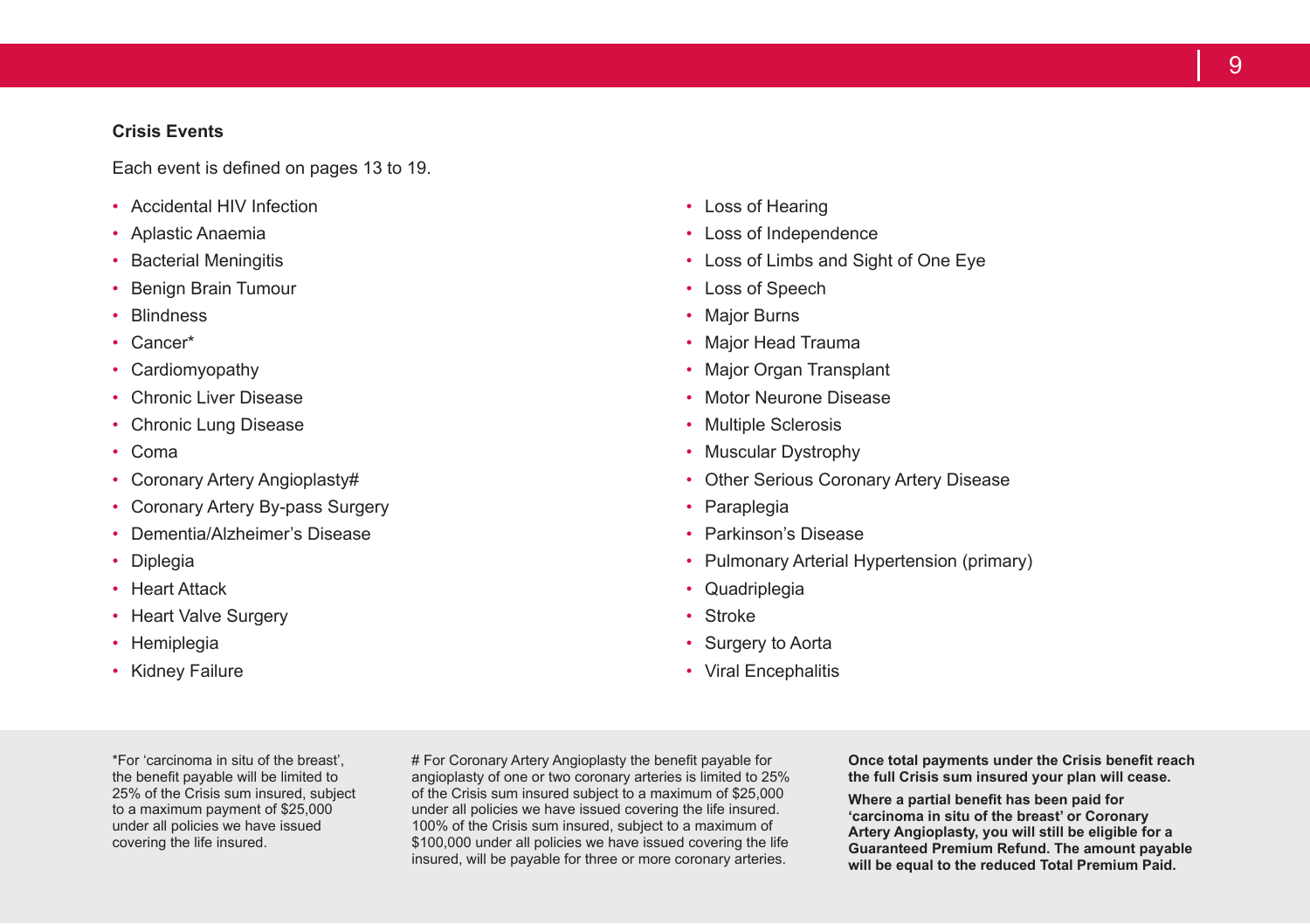#### **Qualifying period**

The Crisis benefit under this plan will not be paid if the life insured sustains one of the following Crisis Events within three months after the plan commencement date or reinstatement of the benefit. These Crisis Events are:

- Accidental HIV Infection
- Benign Brain Tumour
- Cancer
- Coronary Artery Angioplasty
- Coronary Artery By-pass Surgery
- Heart Attack
- **Heart Valve Surgery**
- Major Organ Transplant
- Other Serious Coronary Artery Disease
- Pulmonary Arterial Hypertension (primary)
- Stroke
- Surgery to Aorta

The three months qualifying period will be waived provided this is a replacement policy from a previous insurer and the full qualifying period under the in force policy to be replaced has elapsed.

#### **Pre-existing medical condition**

If the life insured has consulted a medical practitioner or undergone an investigation in relation to a Crisis Event before the plan commencement date (or reinstatement date) and has not disclosed full details to us, the Crisis benefit under this plan will not be paid in respect of that Crisis Event and any associated Crisis Events.

## **Chronic Diagnosis Advancement benefit**

The Chronic Diagnosis Advancement benefit is an advanced payment of the Crisis benefit. This benefit is payable if an appropriate specialist medical practitioner acceptable to us confirms that the life insured:

- (a) has suffered or been medically diagnosed with one of the following events:
	- Motor Neurone Disease;
	- Multiple Sclerosis
	- Muscular Dystrophy; or
	- Parkinson's Disease but has not yet met the definition of that Crisis Event (see pages 17 to 18); or
- (b) has been placed on a waiting list to receive a major organ transplant of the kind described in the definition of the Major Organ Transplant Crisis Event (see page 17) and that the procedure is unrelated to any previous procedure or surgery undergone by the life insured.

The payment is 25% of the Crisis sum insured, subject to a maximum of \$25,000 under all policies issued by us covering the life insured.

If the Chronic Diagnosis Advancement benefit is paid, the Crisis sum insured will be reduced by the amount paid. If the life insured subsequently qualifies for the Crisis benefit as defined in the policy document, the reduced Crisis benefit will be paid.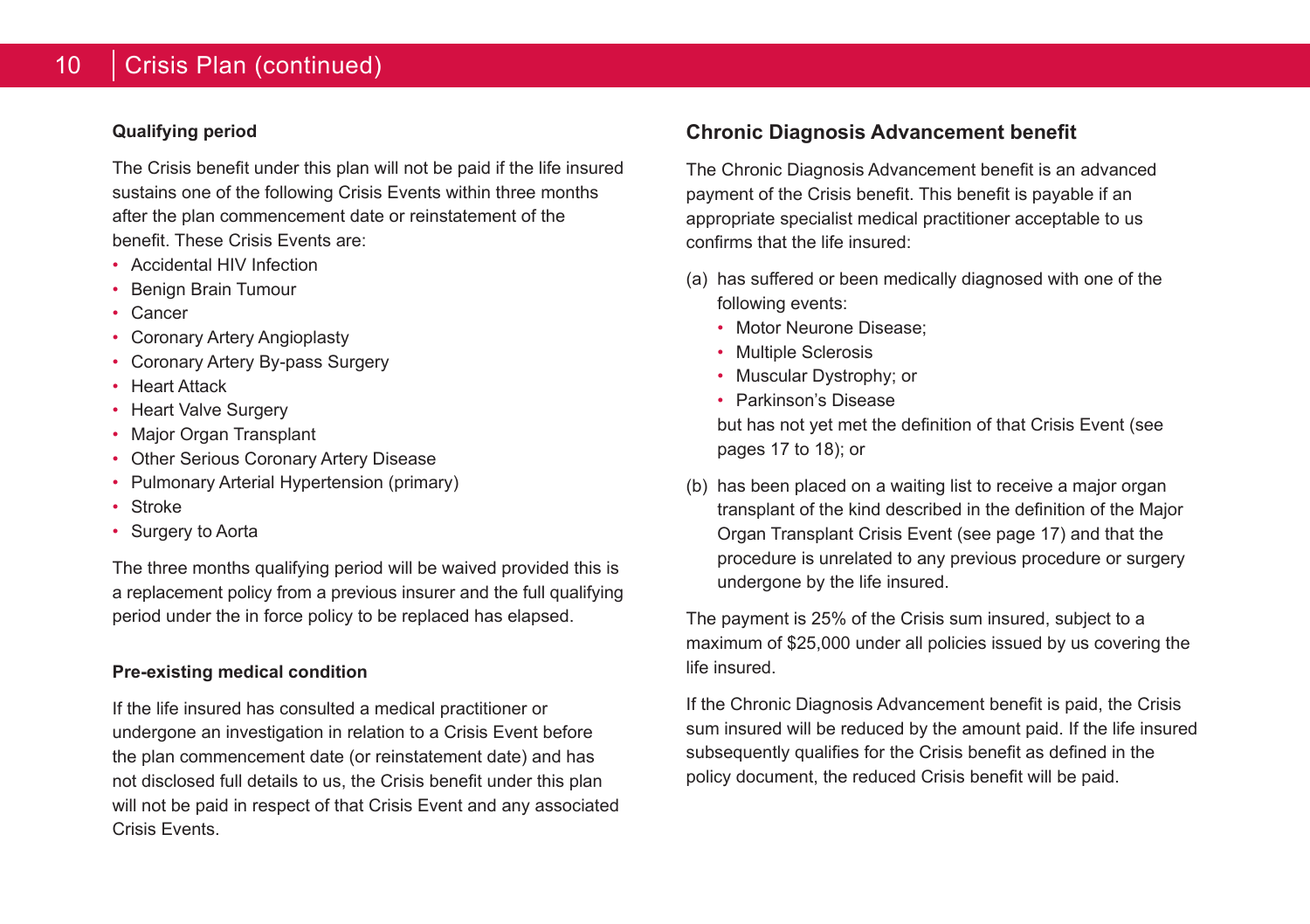Only one Chronic Diagnosis Advancement benefit payment will be made in respect of the life insured under the policy.

Where a benefit has been paid under the Chronic Diagnosis Advancement benefit you will still be eligible for a Guaranteed Premium Refund. The amount payable will be equal to the reduced Total Premium Paid.

#### **Payment on death**

We will pay a lump sum upon death. The amount we pay, prior to the benefit expiry date, is the sum insured outlined in your policy schedule.

If the death benefit is paid, the Crisis Plan will cease.

#### **Payment on terminal illness**

We will pay an advanced payment of the sum insured up to \$1,000,000, across all cover held with us, upon diagnosis of a terminal illness (as defined on page 19).

If the Terminal Illness benefit is paid, the Crisis sum insured will be reduced by the amount paid. Any balance in the sum insured not paid under this benefit will be payable upon the life insured's death prior to the benefit expiry date.

# How does the guaranteed premium refund work?

#### **When am I entitled to a premium refund?**

We will pay a lump sum, equal to 100% of the Total Premium Paid, at the benefit expiry date provided:

- premiums are paid in full when due,
- the full Crisis benefit sum insured has not been paid,
- no Terminal Illness benefit has been paid, and
- no Death benefit has been paid.

We will also pay a Guaranteed Premium Refund where a Chronic Diagnosis Advancement benefit, or partial Crisis payment has been made for 'carcinoma in situ of the breast' or Coronary Artery Angioplasty' has been paid under the plan. The amount payable will be equal to the reduced Total Premium Paid.

If multiple benefits are attached to a policy, only one policy fee will be refunded. This will occur at the expiry date of the last benefit under the Cashback Flexi policy.

#### **What happens if I terminate my plan before the benefit expiry date?**

If you cancel your plan, it is converted to another plan, or it is terminated prior to the benefit expiry date you will not get anything back.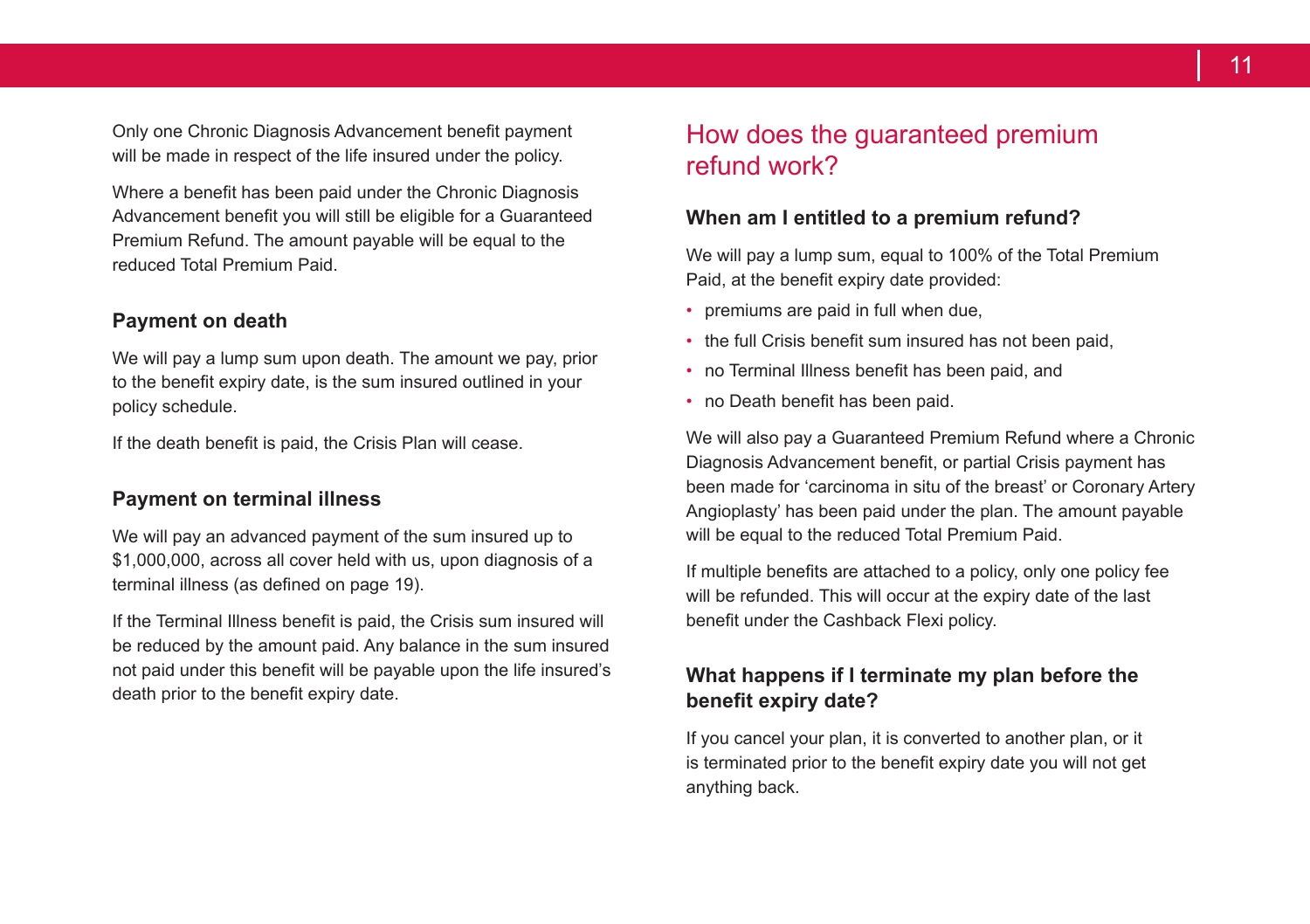## 12 | Crisis Plan (continued)

## **What is the Total Premium Paid?**

Total Premium Paid includes:

- insurance premium,
- policy fee,
- any pastime, health or other loadings,
- any stamp duty (if applicable), and
- any premium frequency charges (applying to monthly and half-yearly premium payments).

## **Can I convert my sum insured under this plan?**

At or before the end of the nominated benefit term you will have the option of converting your Crisis benefit to a Term Life benefit (excluding a Cashback Flexi benefit) from us, provided there has not been a claim under the policy. The Conversion Option must be exercised before the 60th birthday of the life insured.

The replacement Term Life policy will provide cover for death and terminal illness only, not Crisis Events, and must provide a benefit not greater than the sum insured under the original benefit.

The conversion to the replacement Term Life benefit must be effective from a policy anniversary of your Cashback Flexi Crisis benefit, and:

- written notice must be provided to us before the policy anniversary or within 30 days after the anniversary;
- will be subject to our Term Life premium rates and plan entry rules at the time of the conversion;
- will be written on either a stepped or level premium basis:
- will be available without evidence of health; and
- will be provided on the same underwriting acceptance terms as were applied to the original Cashback Crisis benefit.

You will not be eligible for a Guaranteed Premium Refund if the Conversion Option is exercised prior to the Crisis benefit expiry date.

## **What exclusions apply to my plan – events for which the life insured is not covered?**

Suicide of the life insured within 13 months from the commencement date or date of last reinstatement of the policy is excluded under your plan.

Any Crisis Event directly or indirectly, wholly or partly, caused by the intentional self-inflicted injury or any such attempt by the life insured is also excluded.

## **When does my cover stop?**

Your cover will stop on the earliest to occur of the;

- payment of the full Crisis sum insured; or
- death of the life insured; or
- payment of the full Crisis sum insured due to Terminal Illness; or
- exercise of the Conversion Option under this plan; or
- the expiry date of the benefit; or
- cancellation of the benefit; or
- lapse of the policy for any reason; whichever is the earliest to occur.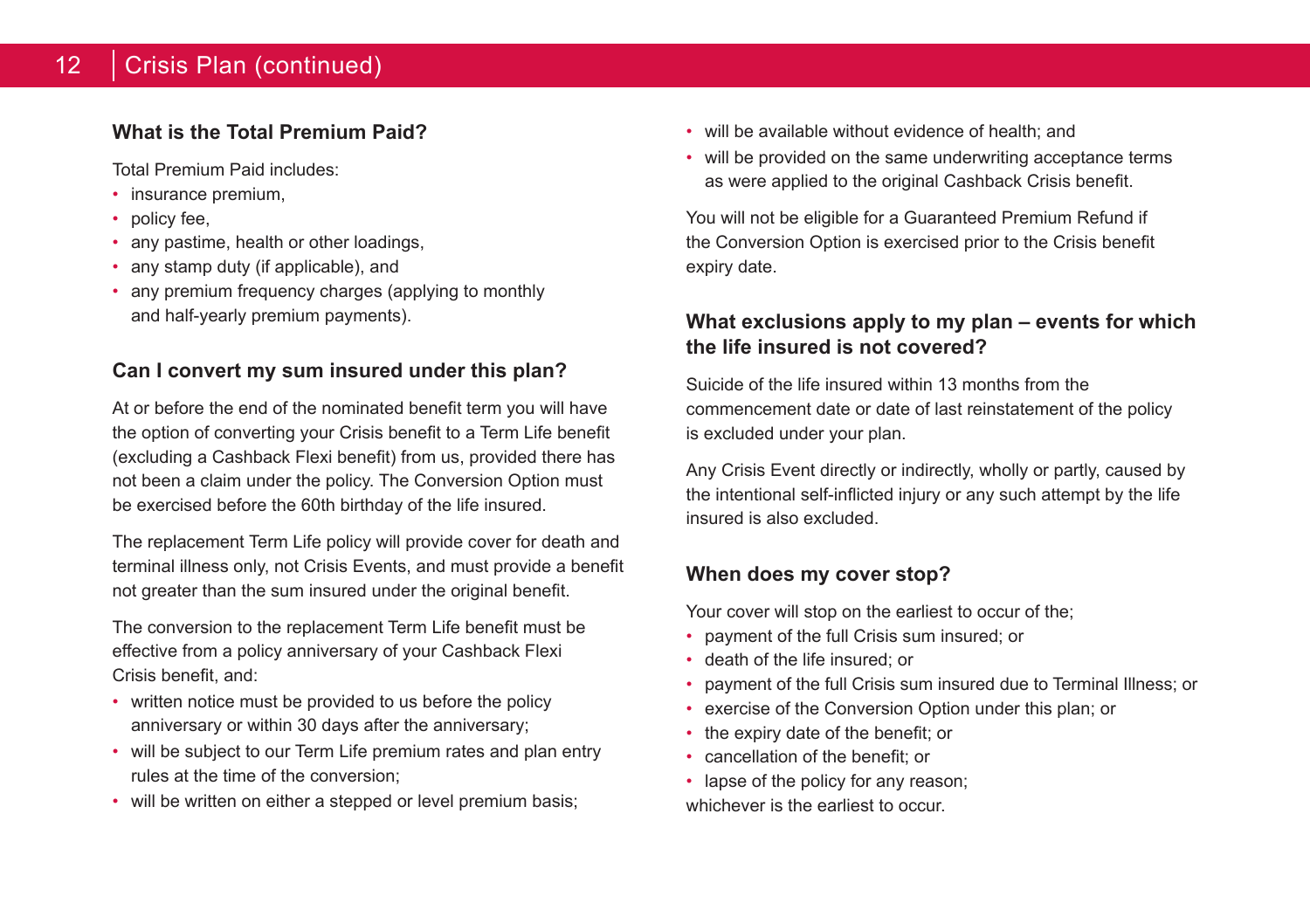'ACCIDENTAL HIV INFECTION' means infection with the human immunodeficiency virus (HIV) acquired by accident or violence during the course of the life insured's normal occupation or through the medium of a blood transfusion, transfusion of blood products, organ transplant, assisted reproduction technique or other medical procedure or operation performed by a doctor or at a recognised medical facility. Sero-conversion evidence of the HIV infection must occur within 6 months of the accident. HIV infection transmitted by any other means, including but not limited to sexual activity or non-medical intravenous drug use, is not Accidental HIV Infection under the policy.

Any accident giving rise to a potential claim must be reported to us within 30 days and be supported by a negative HIV antibody test taken within 7 days after the accident. We must be given access to test independently all blood samples used, if we require. We retain the right to take further independent blood tests or other medically accepted HIV tests.

'APLASTIC ANAEMIA' means permanent bone marrow failure that results in anaemia, neutropenia and thrombocytopenia requiring treatment by at least one of the following:

- Blood product transfusion
- Marrow stimulating agents
- Immunosuppressive agents
- Bone marrow transplantation.

'BACTERIAL MENINGITIS' means the diagnosis of the life insured with bacterial meningitis. The meningitis must produce neurological deficit causing permanent and significant functional impairment. 'Significant' shall mean at least a 25% impairment of whole person function as defined in *Guides to the Evaluation of Permanent Impairment 5th edition*, American Medical Association. Diagnosis must be confirmed by a consultant neurologist. Bacterial meningitis in the presence of HIV infection is excluded. All other forms of meningitis including viral, are excluded.

'BENIGN BRAIN TUMOUR' means a non-cancerous tumour on the brain giving rise to symptoms of increased intracranial pressure such as papilloedema, mental symptoms, seizures and sensory or motor skills impairment as confirmed by a consultant neurologist. The tumour must result in permanent neurological deficit, resulting in either:

(a) at least 25% impairment of whole person function, as defined in *Guides to the Evaluation of Permanent Impairment 5th edition*, American Medical Association,

Or

- (b) The life insured being totally and permanently unable to perform any one of the following 'Activities of Daily Living':
	- (i) Bathing,
	- (ii) Dressing,
	- (iii) Eating,
	- (iv) Toileting,
	- (v) Transferring.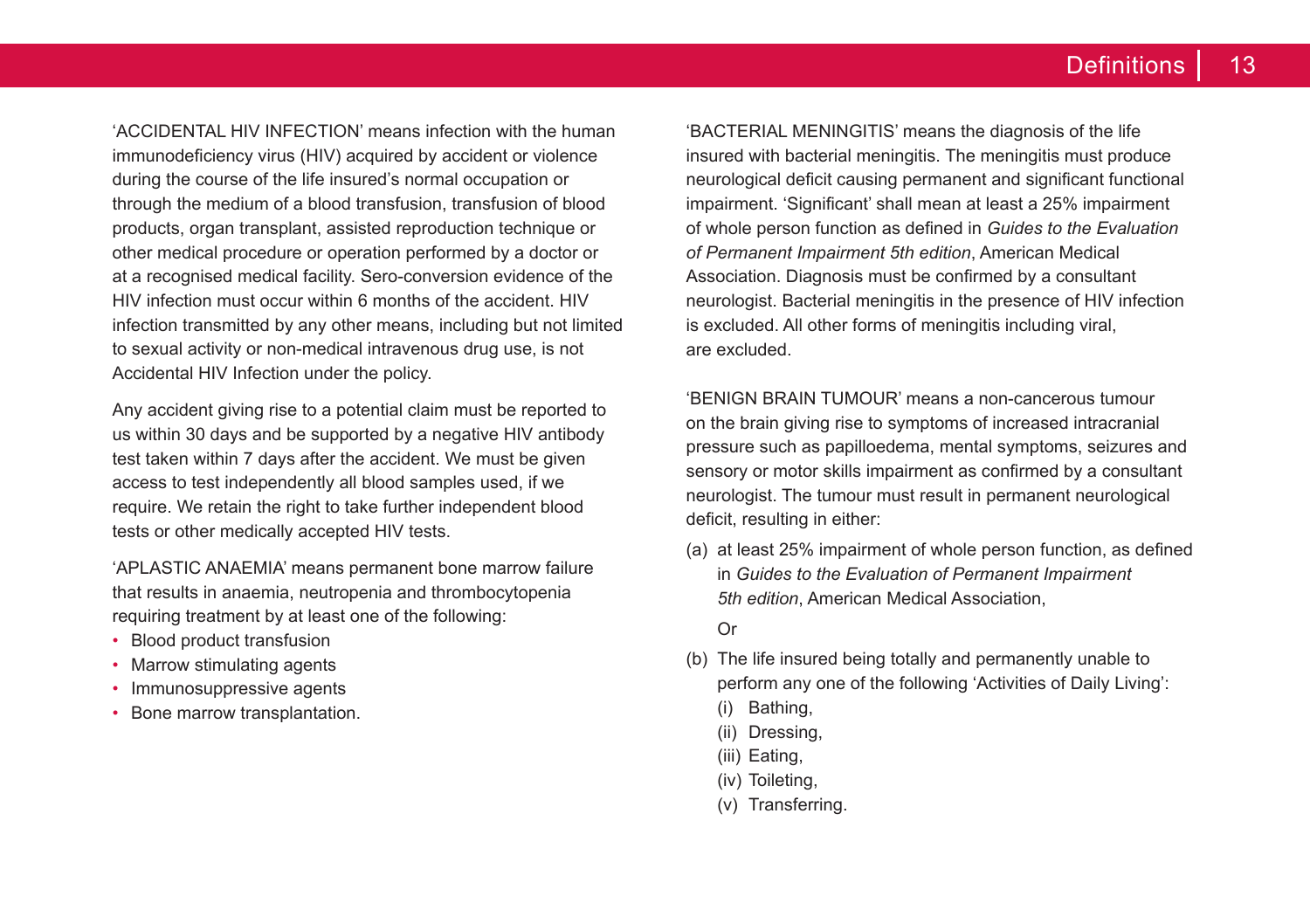## 14 | Definitions (continued)

The presence of the underlying tumour must be confirmed by imaging studies such as CT scan or MRI (Magnetic Resonance Imaging).

Cysts, granulomas, cholesteatomas, malfunctions in or of the arteries or veins of the brain, haematomas and tumours in the pituitary gland or spine are not covered.

'BLINDNESS' means total irreversible loss of sight in both eyes certified by an ophthalmologist and as a result of disease or accident.

'CANCER' means the presence of one or more malignant tumours including Hodgkin's disease, leukaemia and other malignant bone marrow disorders, and characterised by the uncontrolled growth and spread of malignant cells and the invasion and destruction of normal tissue, but does not include the following:

- tumours which are histologically described as premalignant or showing the changes of 'carcinoma in situ';
- 'carcinoma in situ of the breast' is not excluded if the entire breast is removed specifically to arrest the spread of malignancy, and this procedure is the appropriate and necessary treatment as confirmed by an appropriate specialist acceptable to us;
- melanomas of less than 1.5 mm thickness as determined by histological examination and which are also less than Clark Level II depth of invasion, without ulceration;
- All hyperkeratoses or basal cell carcinomas of the skin;
- All squamous cell carcinomas of the skin, unless there has been spread to other organs:
- T1 N0 M0 papillary carcinoma of the thyroid less than 1cm in diameter;
- Polycythemia Rubra Vera requiring treatment by venesection alone; and
- Tumours treated by endoscopic procedures alone.

'CARDIOMYOPATHY' means a condition of impaired ventricular function of variable aetiology (often not determined) resulting in significant physical impairment i.e. Class III on the New York Heart Association classification of cardiac impairment.

The New York Heart Association classifications are:

Class I – no limitation of physical activity, no symptoms with ordinary physical activity.

Class II – slight limitation of physical activity, symptoms occur with ordinary physical activity.

Class III – marked limitation of physical activity and comfortable at rest, symptoms occur with less than ordinary physical activity.

Class IV – symptoms with any physical activity and may occur at rest, symptoms increased in severity with any physical activity.

'CHRONIC LIVER DISEASE' means end stage liver failure, together with permanent jaundice, ascites, and hepatic encephalopathy. Such disease directly related to alcohol or drug abuse is excluded.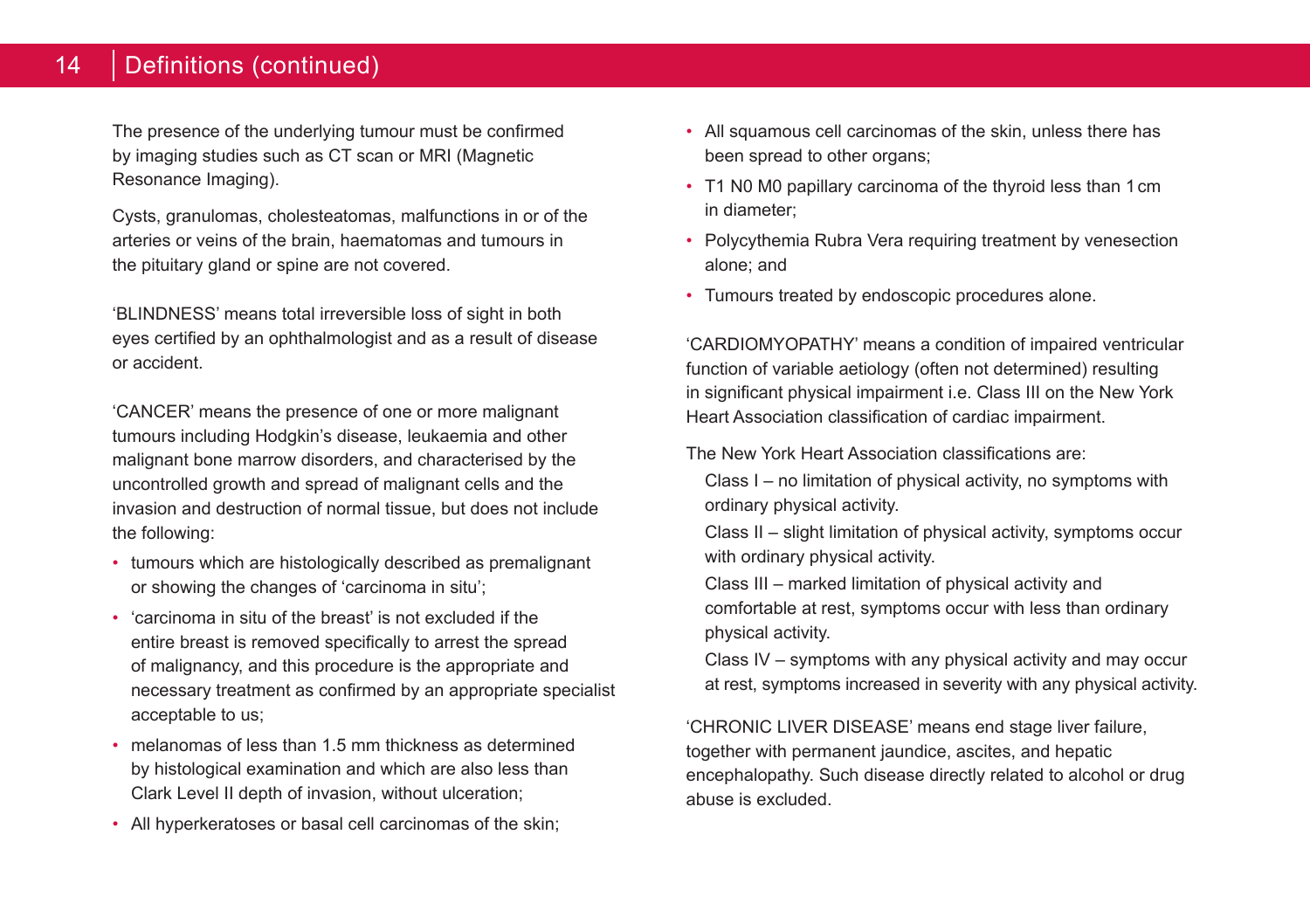'CHRONIC LUNG DISEASE' means end stage respiratory failure requiring permanent oxygen therapy with FEV 1 test results consistently showing less than one litre.

'COMA' means total failure of cerebral function characterised by total unarousable, unresponsiveness to external stimuli, persisting continually with the use of a life support system for a period of at least 96 hours. It must result in significant permanent loss of cerebral function as determined by a recognised consultant neurologist acceptable to us.

For the purposes of this definition, 'significant' shall mean at least a 25% impairment of whole person function as defined in *Guides to the Evaluation of Permanent Impairment 5th edition*, American Medical Association.

Excluded from this definition is coma induced medically or resulting from alcohol or drug abuse.

'CORONARY ARTERY ANGIOPLASTY' means the actual undergoing for the first time of either:

- Balloon angioplasty;
- Insertion of a stent:
- Atherectomy; or
- Laser therapy

to correct a narrowing or blockage of three or more coronary arteries within the same procedure. Angiographic evidence, indicating obstructions of three or more coronary arteries is required to confirm the need for this procedure.

The procedure must be considered necessary by a cardiologist to correct or treat coronary artery disease.

'CORONARY ARTERY BY-PASS SURGERY' means the actual undergoing of by-pass surgery (including saphenous vein or internal mammary graft(s) for the treatment of coronary artery disease. The operation must be for the treatment of one or more coronary arteries and angioplasty contra-indicated and must be considered necessary by a consultant cardiologist.

'DEMENTIA/ALZHEIMER'S DISEASE' means the unequivocal diagnosis of Alzheimer's disease or other dementia as confirmed by a consultant neurologist, geriatrician, psychiatrist or psychogeriatrician. The diagnosis must confirm dementia due to failure of global brain function for which no other recognisable cause has been identified. The condition must result in significant cognitive impairment and the permanent inability to perform at least two of the five Activities of Daily Living (see definition of 'LOSS OF INDEPENDENCE').

Dementia or Alzheimer's disease as a result of alcohol or drug abuse is excluded.

'DIPLEGIA' means the total and permanent loss of function of both sides of the body due to spinal cord injury or disease, or brain injury or disease.

'HEART ATTACK' (Myocardial Infarction) means the death of a portion of the heart muscle as a result of inadequate blood supply to the relevant area. The diagnosis for this must be evidenced by:

• New and permanent ECG changes consistent with Myocardial Infarction; and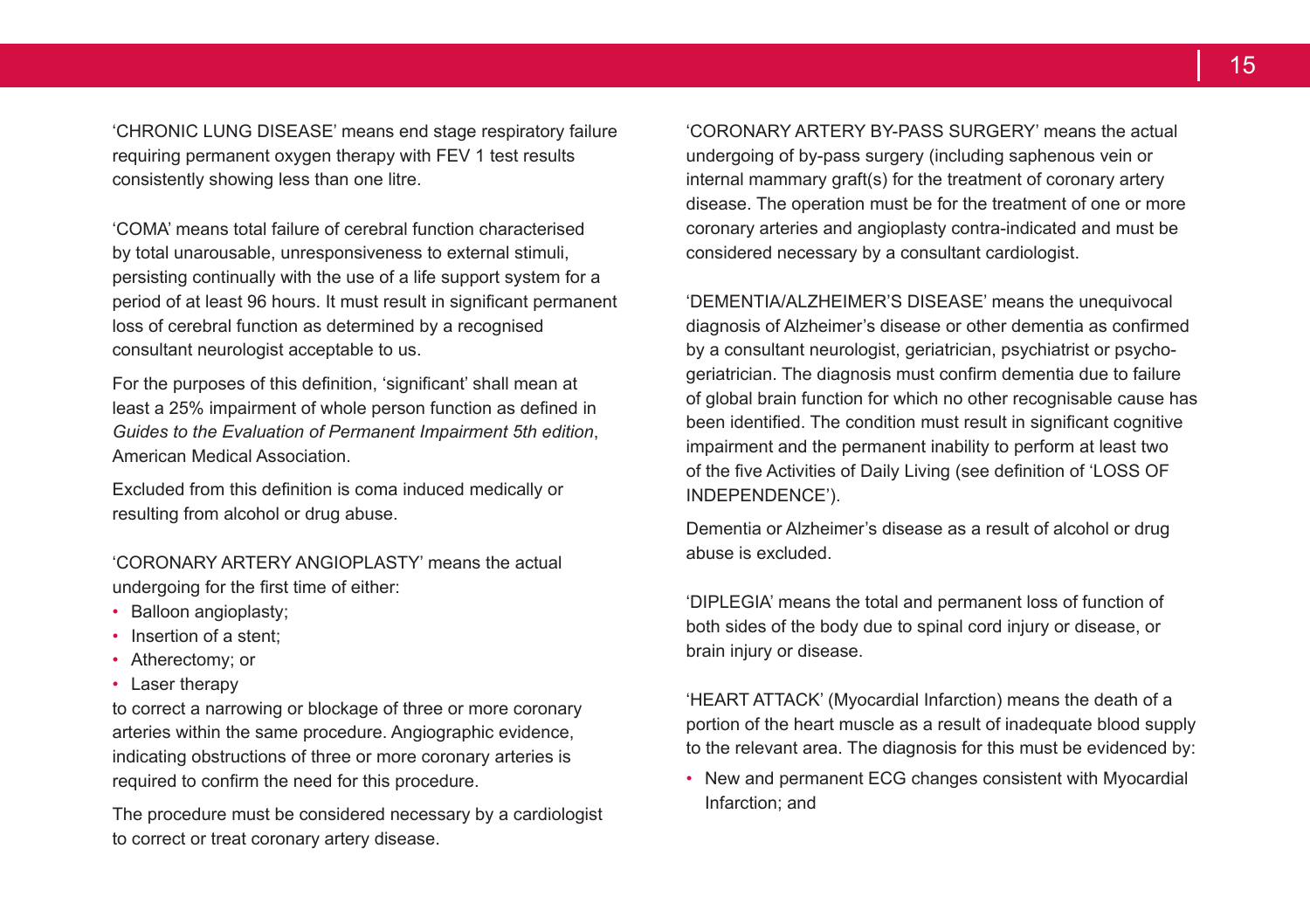#### 16 Definitions (continued)

• Elevation of biochemical markers (such as troponin or cardiac enzymes) consistent with Myocardial Infarction.

We will not pay for other causes of severe non-cardiac chest pain, heart failure or angina.

If the above tests are inconclusive, we will consider other appropriate and medically recognised tests in support of a diagnosis.

'HEART VALVE SURGERY' means the actual undergoing of open-heart surgery to replace or repair cardiac valves as a consequence of heart valve defects or abnormalities occurring after the commencement date or last reinstatement date of the policy. Valvotomy is specifically excluded.

'HEMIPLEGIA' means the total and permanent loss of function of one side of the body due to spinal cord injury or disease, or brain injury or disease.

'KIDNEY FAILURE' means end stage renal failure, which presents as chronic irreversible failure of both kidneys to function, as a result of which regular renal dialysis is initiated or renal transplantation carried out.

'LOSS OF HEARING' means complete and irrecoverable loss of hearing, both natural and assisted, from both ears as a result of injury or sickness, as certified by an appropriate medical specialist. 'LOSS OF INDEPENDENCE' means:

(a) A condition as a result of injury or sickness, where the life insured is totally and irreversibly unable to perform at least two of the following five 'Activities of Daily Living'. The condition should be confirmed by a consultant physician.

**Bathing:** the ability of the life insured to wash himself or herself either in the bath or shower or by sponge bath without the standby assistance of another person. The life insured will be considered to be able to bathe himself or herself even if the above tasks can only be performed by using equipment or adaptive devices.

**Dressing:** the ability to put on and take off all garments and medically necessary braces or artificial limbs usually worn, and to fasten and unfasten them, without the standby assistance of another person. The life insured will be considered able to dress himself or herself even if the above tasks can only be performed by using modified clothing or adaptive devices such as tape fasteners or zipper pulls.

**Eating:** the ability to get nourishment into the body by any means once it has been prepared and made available to the life insured without the standby assistance of another person.

**Toileting:** the ability to get to and from and on and off the toilet, to maintain a reasonable level of personal hygiene, and to care for clothing without the standby assistance of another person. The life insured will be considered able to toilet himself or herself even if he or she has an ostomy and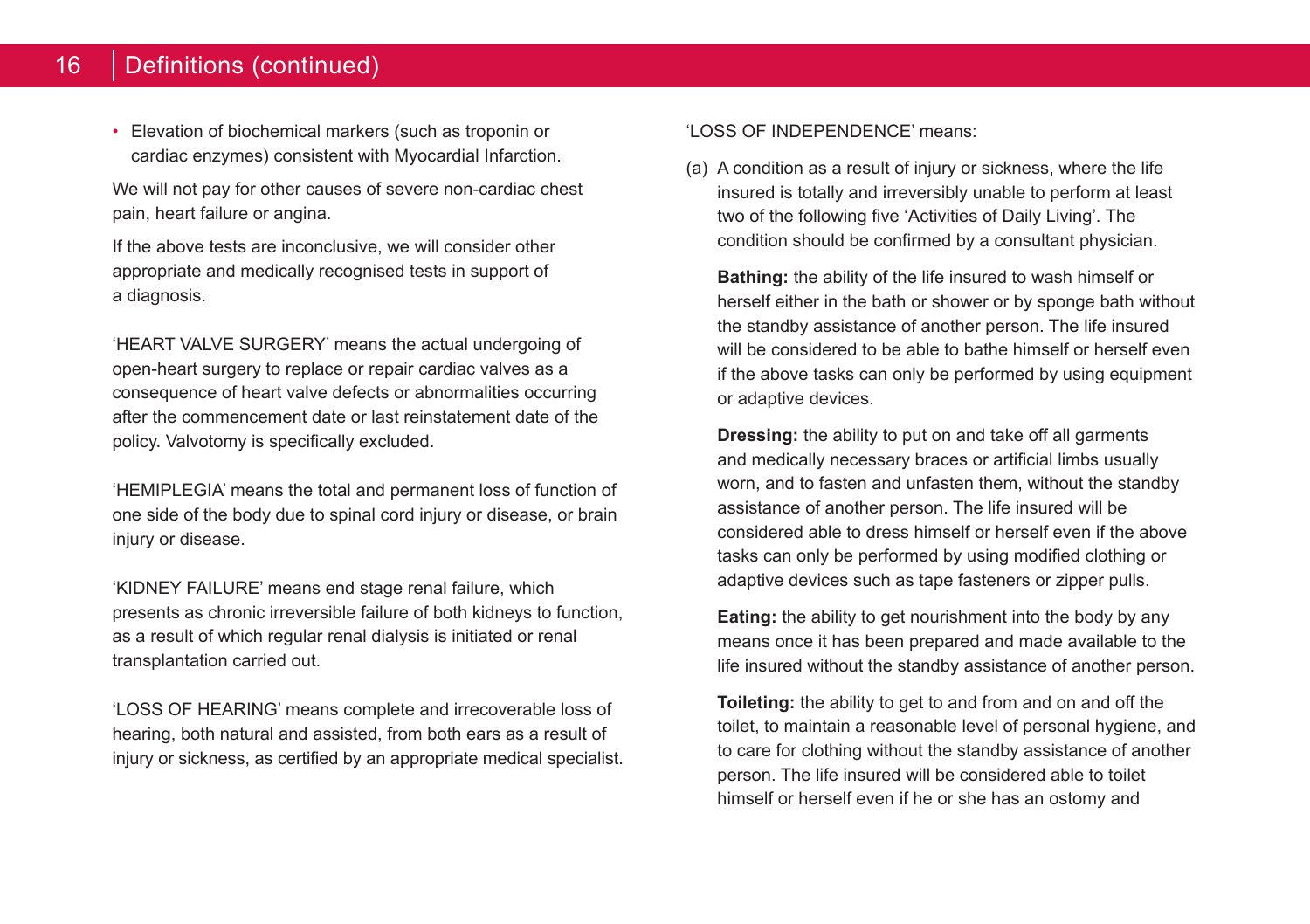is able to empty it himself or herself, or if the life insured uses a commode, bedpan or urinal, and is able to empty and clean it without the standby assistance of another person.

**Transferring:** the ability to move in and out of a chair or bed without the standby assistance of another person. The life insured will be considered able to transfer himself or herself even if equipment such as canes, quad canes, walkers, crutches or grab bars or other support devices including mechanical.

- (b) Cognitive impairment, meaning a deterioration or loss in the life insured's intellectual capacity which requires another person's assistance or verbal cueing to protect himself or herself or others as measured by clinical evidence and standardised tests which reliably measure the impairment in the following areas:
	- Short or long term memory
	- Orientation as to person (such as personal identity), place (such as location), and time (such as day, date and year)
	- Deductive or abstract reasoning.

'LOSS OF LIMBS AND SIGHT OF ONE EYE' means the total and irrecoverable loss by the life insured of any of the:

- Use of both hands
- Use of both feet
- Use of one hand and one foot
- Use of one hand and the sight of one eye
- Use of one foot and the sight of one eye.

'LOSS OF SPEECH' means the complete and irrecoverable loss of the ability to speak as a result of injury or sickness which must be established and the diagnosis reaffirmed after a continuous period of three months of such loss by an appropriate medical specialist.

'MAJOR BURNS' means third degree burns (full thickness skin destruction) to at least 20% of the body surface area.

'MAJOR HEAD TRAUMA' means an accidental head injury resulting in neurological deficit, as certified by a consultant neurologist acceptable to us, causing at least a permanent 25% impairment of whole person function as defined in *Guides to the Evaluation of Permanent Impairment 5th edition*, American Medical Association.

'MAJOR ORGAN TRANSPLANT' means having received, from a human donor, a medically necessary transplant involving one or more of the following organs: kidney, heart, liver, lung, bone marrow and pancreas.

'MEDICAL PRACTITIONER' means a legally qualified and registered medical practitioner other than the policy owner or the life insured, or a family member, business partner, employee or employer of either the policy owner or the life insured.

'MOTOR NEURONE DISEASE' means the unequivocal diagnosis of Motor Neurone Disease by at least two consultant neurologists with persistent neurological deficit resulting in at least a permanent 25% impairment of whole person function as defined in *Guides to the Evaluation of Permanent Impairment 5th edition*, American Medical Association.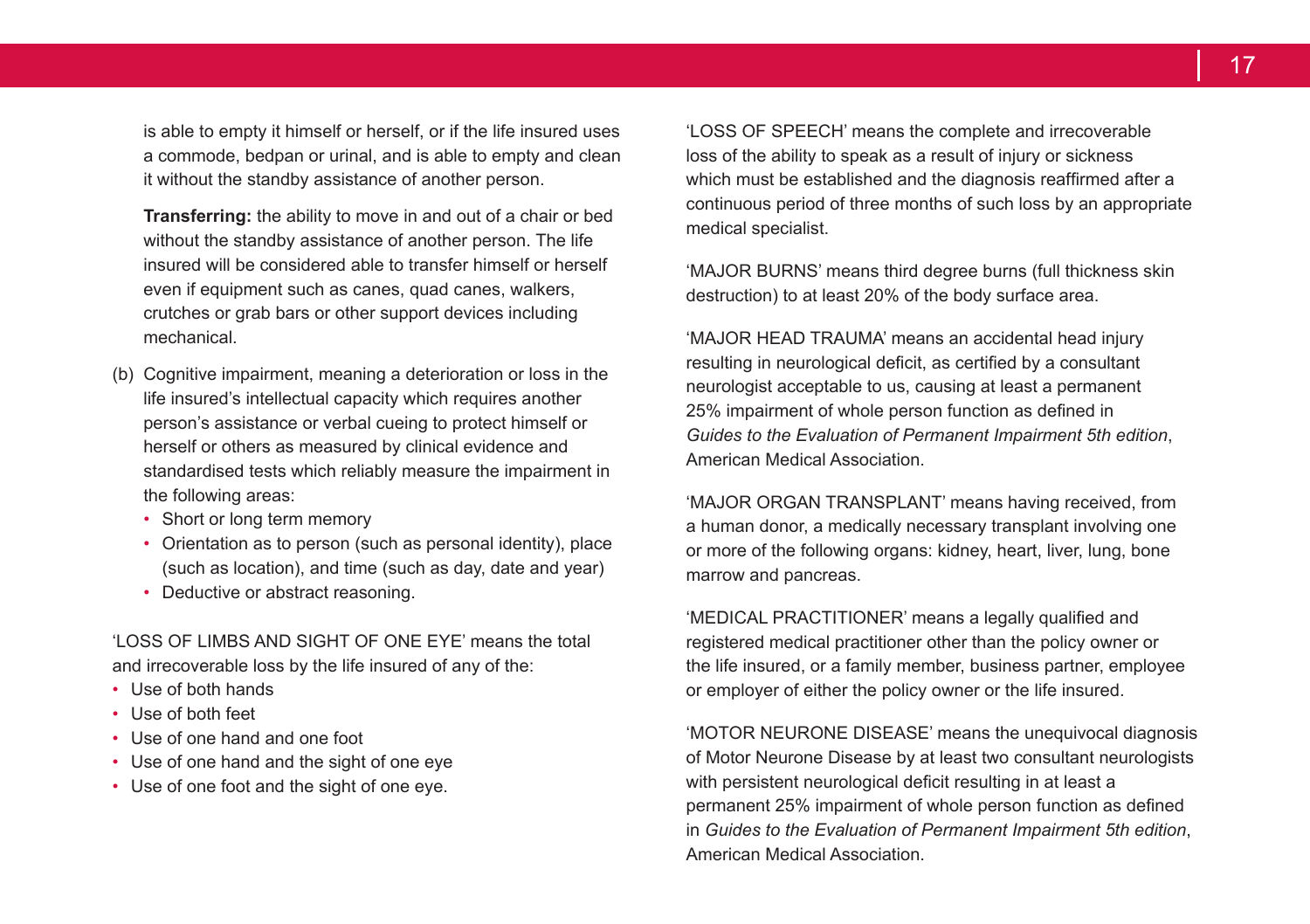## 18 | Definitions (continued)

'MULTIPLE SCLEROSIS' means the unequivocal diagnosis of multiple sclerosis by two consultant neurologists resulting in at least a permanent 25% impairment of whole person function as defined in *Guides to the Evaluation of Permanent Impairment 5th edition*, American Medical Association.

Diagnosis must be based on all of the following:

- symptoms referable to tracts (white matter) involving the optic nerves, brain stem, and spinal cord, producing well defined neurological deficits;
- a multiplicity of discrete lesions; and
- A well documented history of exacerbations and remissions of said symptoms/neurological deficits.

'MUSCULAR DYSTROPHY' means the unequivocal diagnosis of muscular dystrophy, confirmed by at least two consultant neurologists, based on a combination of some or all of the following:

- Clinical presentation including absence of sensory disturbance, abnormal cerebro-spinal fluid and mild tendon reflex reduction;
- Characteristic electromyogram;
- Clinical suspicion confirmed by muscle biopsy, and which in our opinion confirms the diagnosis of muscular dystrophy.

'OTHER SERIOUS CORONARY ARTERY DISEASE' means the narrowing of the lumen of at least 3 coronary arteries by a minimum of 60%, as proven for the first time by coronary arteriography, regardless of whether or not any form of coronary artery surgery has been performed.

'PARAPLEGIA' means the total and permanent loss of function of the lower limbs due to spinal cord injury or disease, or brain injury or disease.

'PARKINSON'S DISEASE' means unequivocal diagnosis of Parkinson's Disease by at least two consultant neurologists where the condition:

- cannot be controlled with medication;
- shows signs of progressive impairment;
- at least 25% impairment of whole person function, as defined in *Guides to the Evaluation of Permanent Impairment 5th edition*, American Medical Association, or
- 'Activities of Daily Living' assessment confirms the inability of the life insured to perform without assistance 2 or more of the following: bathing, dressing, eating, toileting, transferring in or out of a bed or a chair.

Only idiopathic Parkinson's Disease is covered. Drug induced or toxic causes of Parkinsonism are excluded.

#### 'PULMONARY ARTERIAL HYPERTENSION (PRIMARY)'

means primary pulmonary hypertension associated with right ventricular enlargement established by cardiac catheterisation, resulting in significant irreversible physical impairment of at least Class III of the New York Heart Association classification of cardiac impairment.

Pulmonary Hypertension in association with chronic lung disease is specifically excluded.

Other forms of hypertension (involving increased blood pressure) are specifically excluded.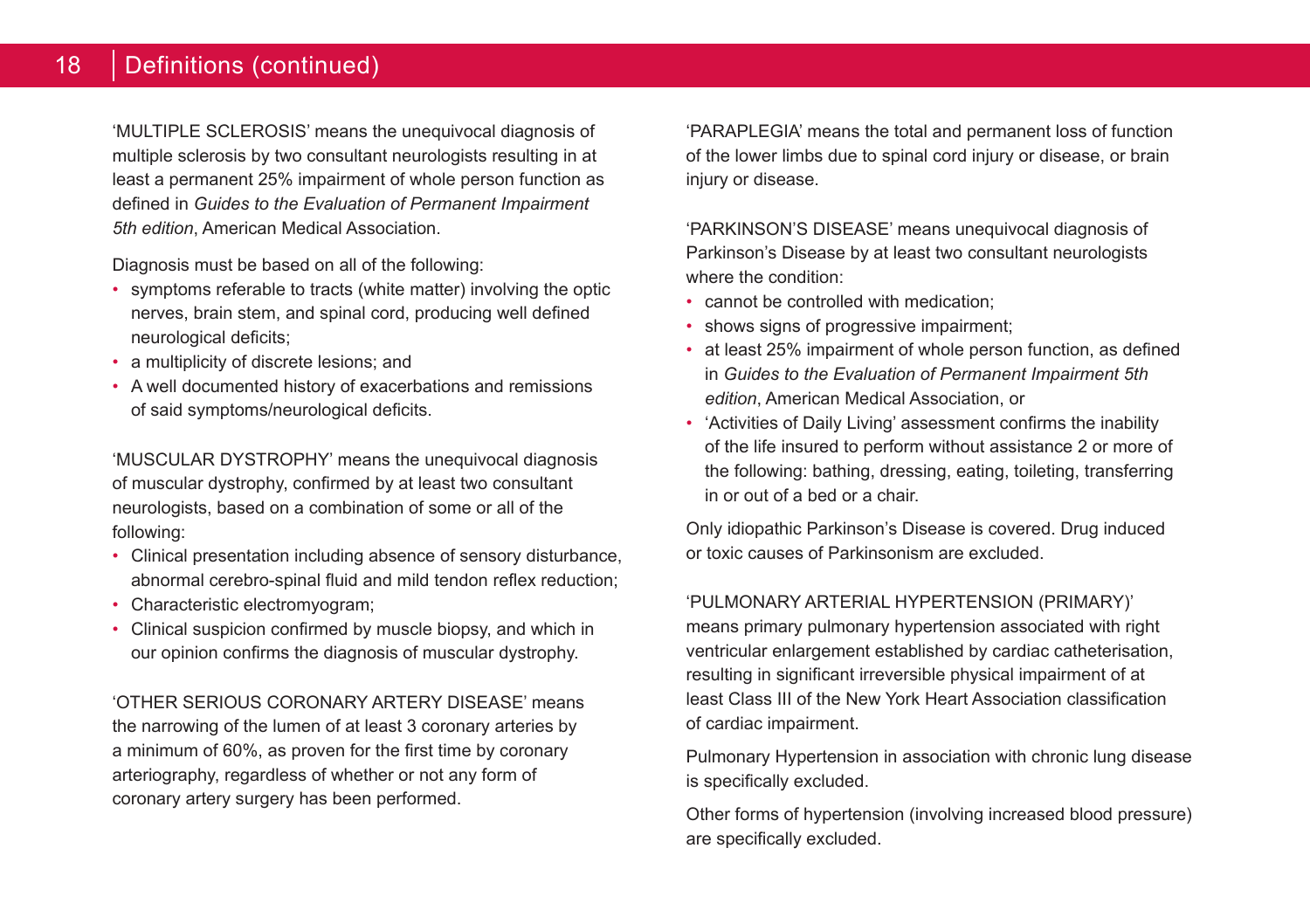The New York Heart Association classifications are:

Class I – no limitation of physical activity, no symptoms with ordinary physical activity.

Class II – slight limitation of physical activity, symptoms occur with ordinary physical activity.

Class III – marked limitation of physical activity and comfortable at rest, symptoms occur with less than ordinary physical activity.

Class IV – symptoms with any physical activity and may occur at rest, symptoms increased in severity with any physical activity.

'QUADRIPLEGIA' means the total and permanent loss of function of the lower and upper limbs due to spinal cord injury or disease, or brain injury or disease.

'STROKE' means an acute neurological event caused by a cerebral or subarachnoid haemorrhage, cerebral embolism or cerebral thrombosis, where the following conditions are met:

- There is an acute onset of objective and ongoing neurological signs that last more than 24 hours, and
- Findings on magnetic resonance imaging, computerised tomography, or other reliable imaging techniques, demonstrate a lesion consistent with the acute haemorrhage, embolism or thrombosis.

Brain damage due to an accident, infection, reversible ischaemic neurological deficit, transient Ischaemic attack, vasculitis or an inflammatory disease is excluded.

'SURGERY TO AORTA' means the actual undergoing of surgery for a disease of the aorta needing excision and surgical replacement of the diseased aorta with a graft. For the purpose of this definition aorta shall mean the thoracic and abdominal aorta but not its branches.

'TERMINAL ILLNESS' means the diagnosis of the life insured with an illness which in Our opinion, will result in the death of the life insured within 12 months of the diagnosis regardless of any treatment that may be undertaken.

'VIRAL ENCEPHALITIS' means the diagnosis of the life insured with encephalitis due to direct viral infection of the central nervous system. The encephalitis must produce neurological deficit causing permanent and significant functional impairment certified by a consultant neurologist.

'Significant' shall mean at least a 25% impairment of whole person function as defined in *Guides to the Evaluation of Permanent Impairment 5th edition*, American Medical Association. Encephalitis in the presence of HIV infection is excluded.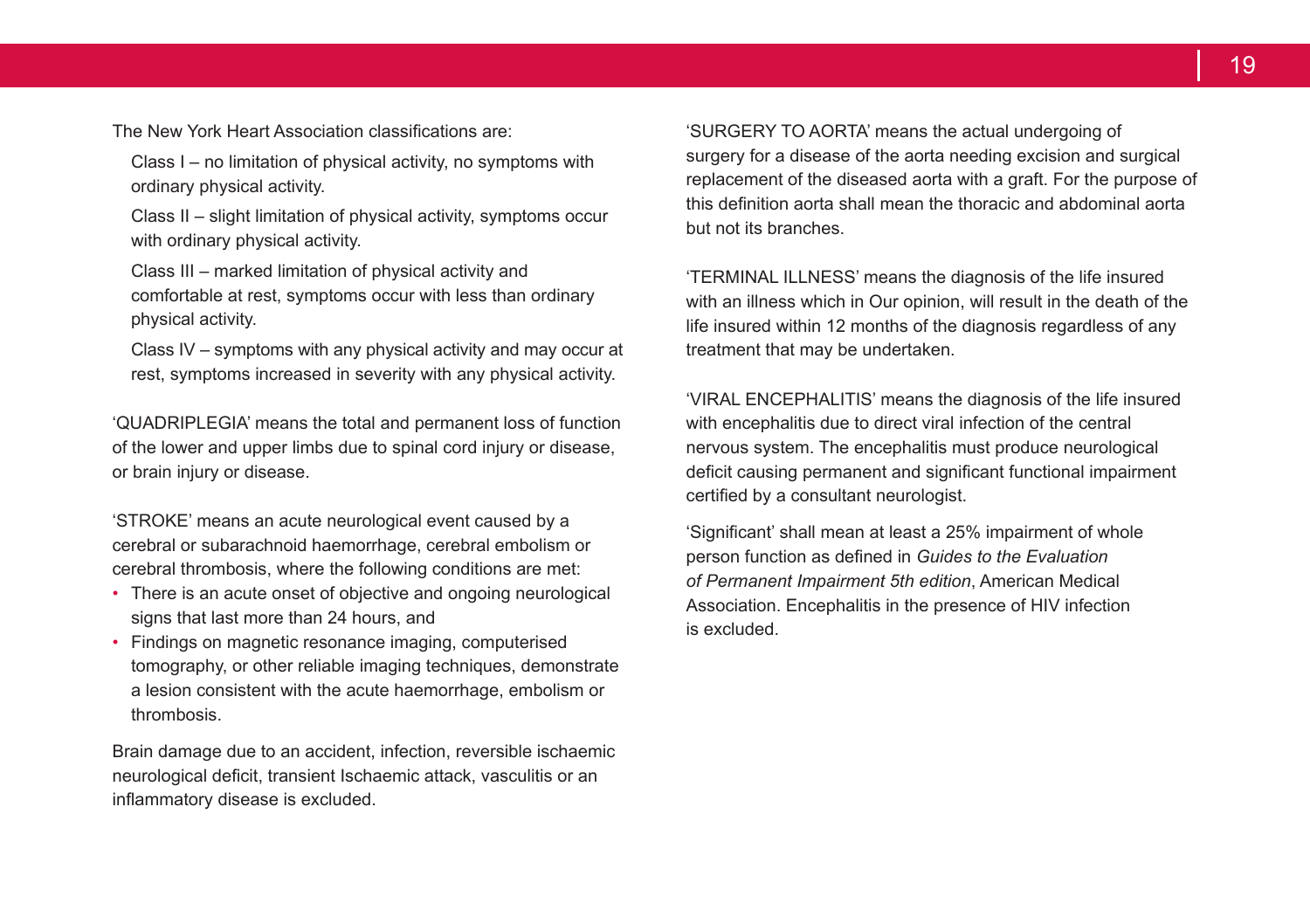It is recommended that you read the following information before applying for cover as there are some significant risks associated with life insurance:

#### **Insurer fails**

Your insurer may become insolvent and therefore may not pay your claims. Life insurers are supervised by the Australian Prudential Regulation Authority and are regulated under the Life Insurance Act 1995. As at the date of this PDS, the reserves in our Statutory Fund No. 1, which back this product, are in excess of the solvency and capital adequacy requirements that apply to life insurers.

## **Selection of the wrong product**

You may choose an insurance product that does not meet your needs. You should read the PDS and policy document for an insurance product carefully to prevent this. You may wish to consult an adviser for assistance.

#### **Inadequate amount of insurance**

You may select the correct insurance product for your needs, but you might not choose enough cover. This might cause you to suffer financial hardship after receiving your benefit payment. You will need to assess your needs carefully to ensure that this does not occur. Again, an adviser may be able to help you.

## **Alterations to your policy**

Once your policy commences, it will not be possible for you to increase or decrease the sum insured.

#### **Policy terms and conditions**

Please note that this PDS provides only a basic outline of the coverage. For precise terms and conditions, you should refer to the policy document. This should be done within the cooling-off period, to satisfy yourself that the policy meets your expectations and needs, as discussed with the person who recommended it to you.

## **Your duty of disclosure**

Before you enter into a contract of insurance with an insurer, you have a duty under the Insurance Contracts Act 1984, to disclose to the insurer every matter that you know, or could reasonably be expected to know, which is relevant to the insurer's decision whether to accept the risk of the insurance and, if so, on what terms.

You have the same duty to disclose those matters to the insurer before you vary or reinstate this contract of insurance.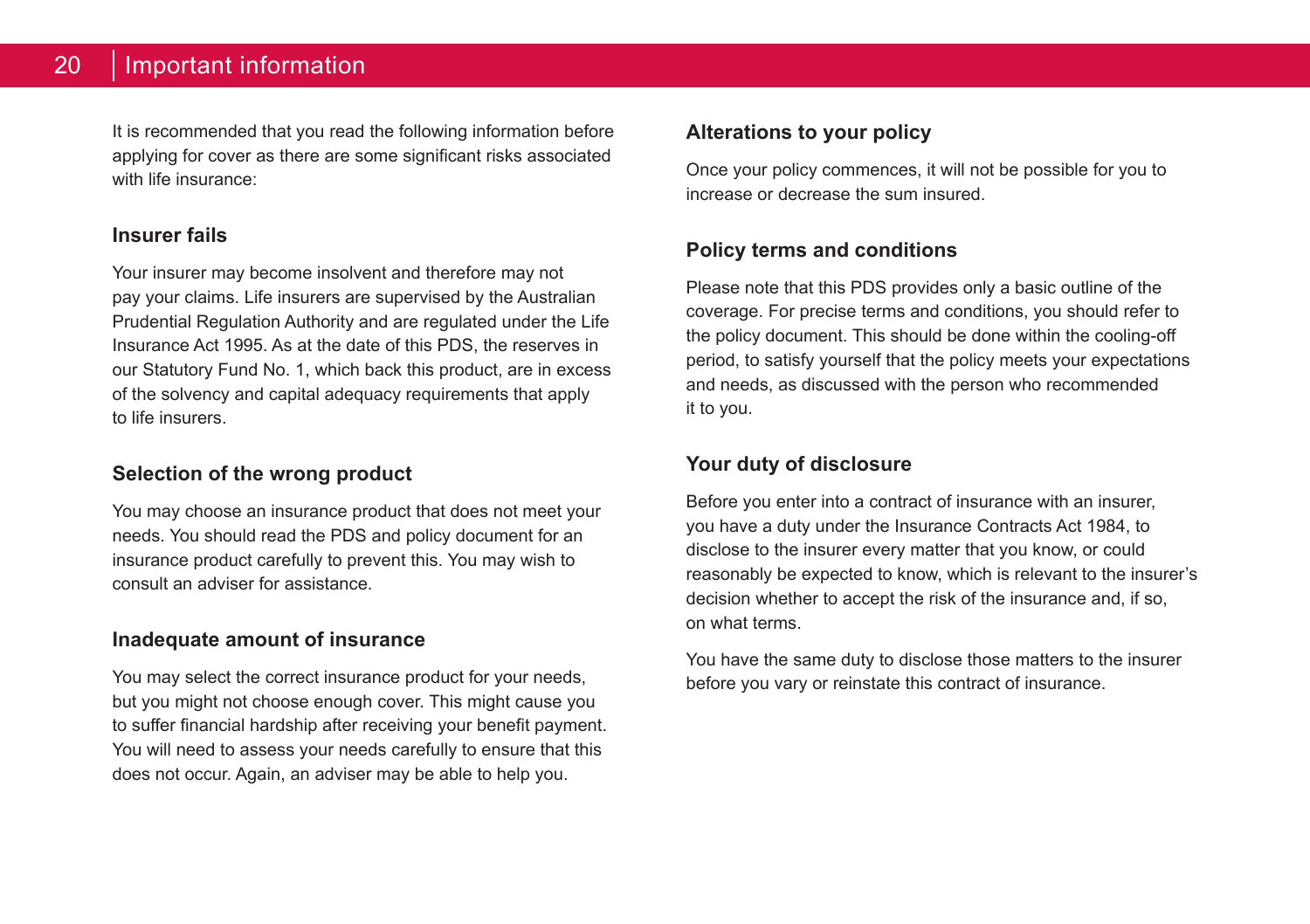## **Non-disclosure**

If you fail to comply with your duty of disclosure and the insurer would not have entered into the contract on any terms if the failure had not occurred, the insurer may avoid the contract within three years of entering into it . If your non-disclosure is fraudulent, the insurer may avoid the contract at any time . An insurer who is entitled to avoid a contract of insurance may, within three years of entering into it, elect not to avoid it but to reduce the sum insured that you have been insured for in accordance with a formula that takes into account the contribution that would have been payable if you had disclosed all relevant matters to the insurer .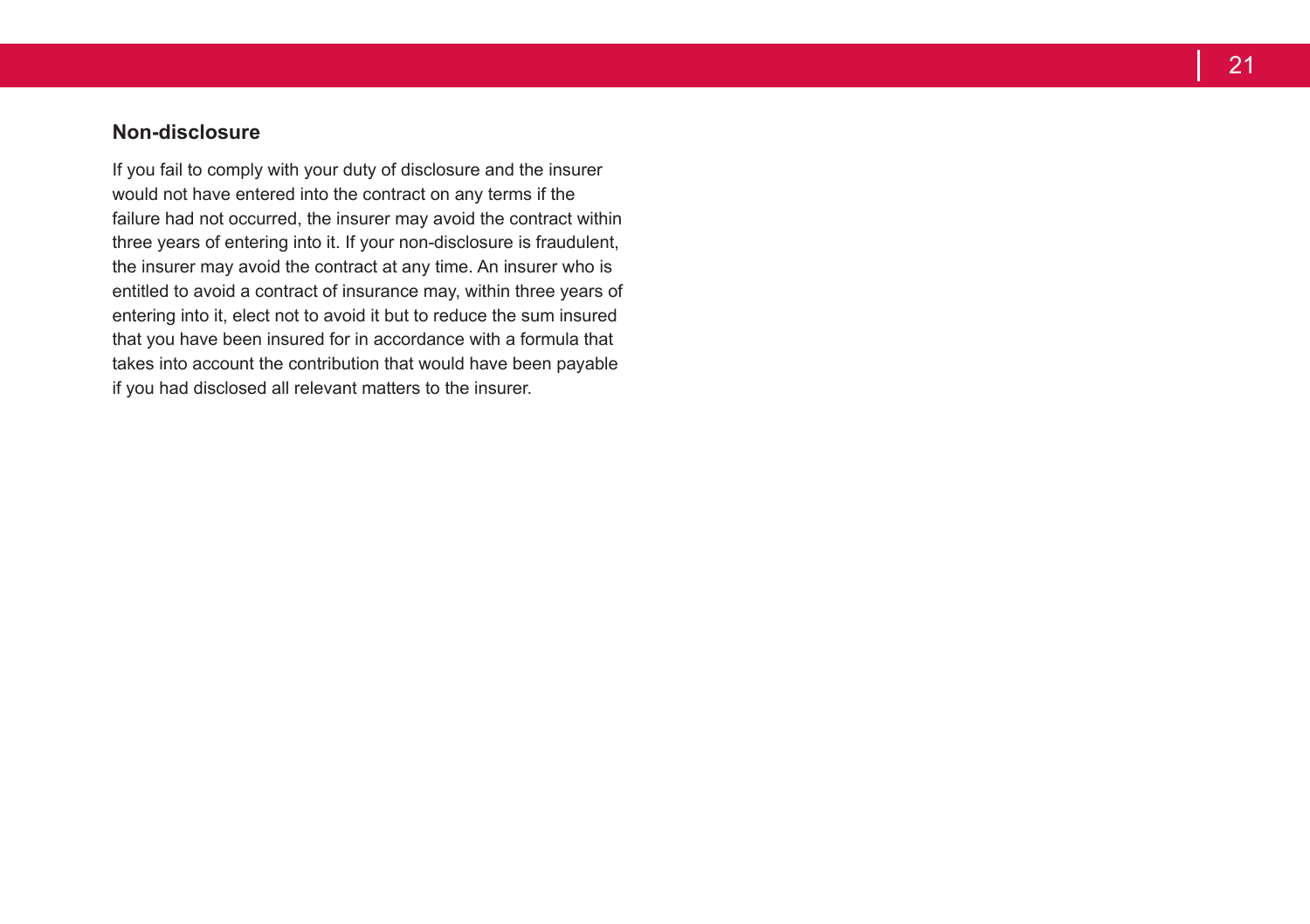## **Premiums**

#### **Minimum premium**

The minimum premium is \$500 per annum per policy. This includes the premium for all selected benefits chosen, the policy fee and any loadings, premium frequency charge and stamp duty.

#### **Premium rates**

A table of premium rates is available on request.

Different premium rates apply to males and females and to non-smokers and smokers. The premium rates allow for the cost of cover and the life insurer's expenses, including commission payable to your adviser.

#### **Premium guarantees**

The premium rates under all plans are not guaranteed and may be varied from time to time. Your premium rates may not be altered individually but only for all policies in a group. Your policy cannot be singled out for an increase.

# **Occupation** categories

#### **Category AAA**

Professional white collar workers, other than those in medical and allied occupations, who must have tertiary qualifications, e.g. lawyers and accountants. Other successful high income earning white collar workers such as senior executives who have long-standing experience in their field of business are also considered as category AAA.

#### **Premium discounts**

#### **Term Life Plan**

If you purchase a Term Life Plan, you may be entitled to a premium rate discount based on the sum insured for the benefit and the age of the life insured at the commencement date of the plan. Please refer to the table below for the discount that may be applicable.

| Discount to rate per \$1,000 sum insured |                            |           |               |  |
|------------------------------------------|----------------------------|-----------|---------------|--|
| Sum insured                              | Age next birthday at entry |           |               |  |
|                                          | 44 or lower                | $45 - 54$ | 55 or greater |  |
| \$500,000 to \$999,999                   | \$0.07                     | \$0.15    | \$0.50        |  |
| \$1,000,000 or greater                   | \$0.15                     | \$0.25    | \$0.60        |  |

Also, a 5% discount applies to Term Life premium rates for lives rated as occupation category AAA and AA. This discount is calculated prior to the above discounts. A description of each occupation category is available in the table below.

Please consult your adviser for details of all discounts that may apply.

#### **Category AA**

Professionals who must have tertiary qualifications in the medical and allied occupations. e.g. doctors, dentists, optometrists, physiotherapists and domestic veterinary surgeons.

#### **Category A**

Other white collar occupations that involve clerical and administrative work only (no manual work). These workers are generally office bound, e.g. managers, secretaries, sales people (no deliveries), clerical staff. The working environment must present minimal injury or sickness risk.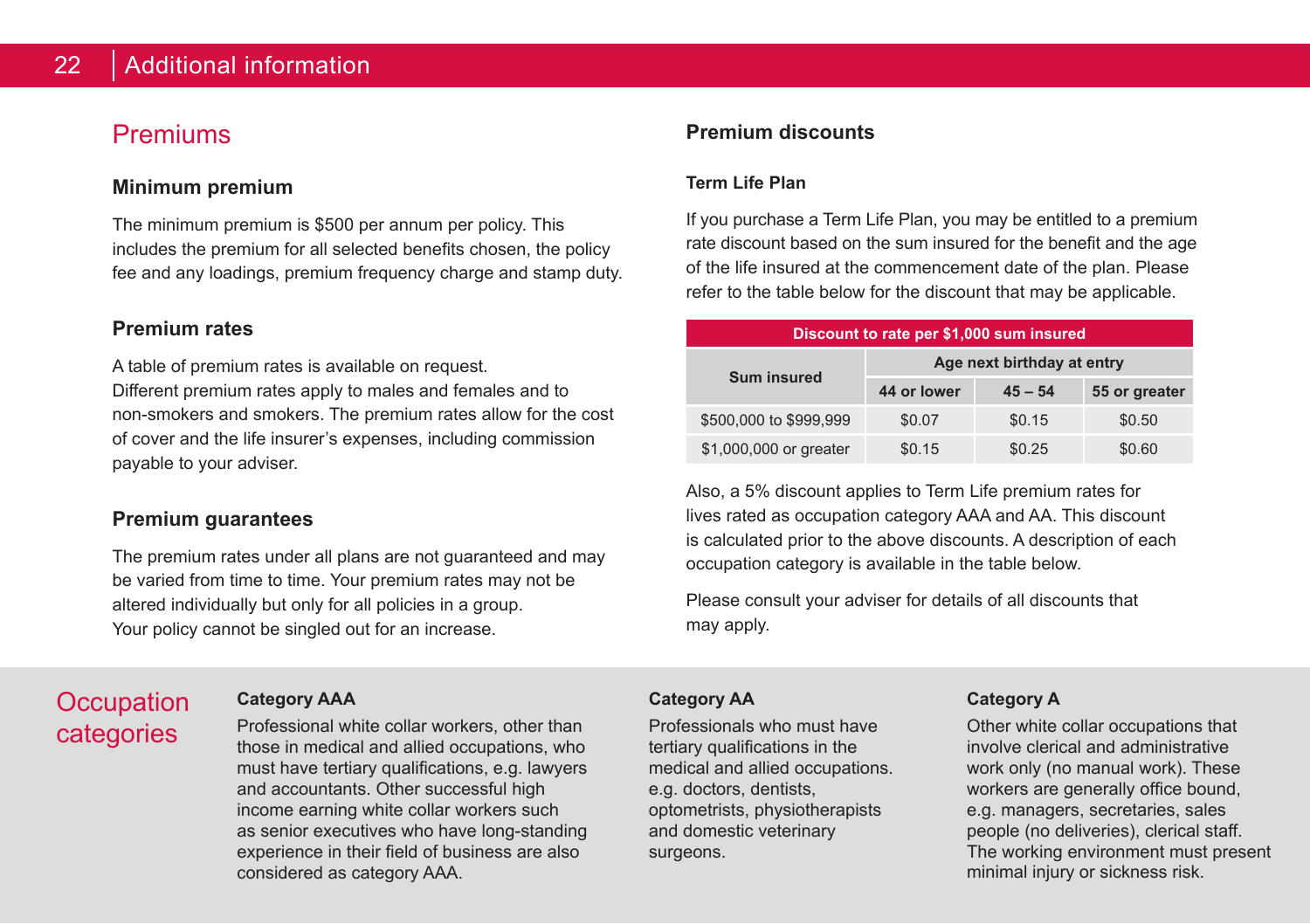#### **Crisis Plan**

If you purchase a Crisis Plan, you may be entitled to a premium rate discount based on the sum insured for each benefit and the age of the life insured at the commencement date of the plan. Please refer to the table below for the discount that may be applicable.

| Discount to rate per \$1,000 sum insured |                            |           |               |  |
|------------------------------------------|----------------------------|-----------|---------------|--|
| <b>Sum insured</b>                       | Age next birthday at entry |           |               |  |
|                                          | $30 - 35$                  | $36 - 44$ | 45 or greater |  |
| \$300,000 to \$499,999                   | \$0.10                     | \$0.15    | \$0.50        |  |
| \$500,000 to \$999,999                   | \$0.10                     | \$0.20    | \$0.55        |  |
| \$1,000,000 or greater                   | \$0.15                     | \$0.25    | \$0.60        |  |

#### **Payment of premiums**

Premiums must be paid monthly, half-yearly or yearly. Premium payments made more frequently than yearly are subject to a premium frequency charge (see page 25).

The first premium must be paid in advance and submitted together with the Application form.

#### **Category B**

Those occupations which are not classified as white collar and which may involve some light manual work. e.g. shopkeepers, supervisors, hairdressers, beauticians. This category also includes supervisors of manual workers and persons in a totally administrative job within an industrial environment. The working environment may present slight injury or sickness risk.

#### **Category C**

Fully qualified, skilled tradespersons of various occupations who perform light to medium manual work. e.g. qualified electricians, chefs, mechanics. The working environment may present a moderate injury or sickness risk.

#### **Category D**

Unqualified tradespersons who perform light to medium manual work. e.g. cleaners, drivers, fencing contractors. The working environment may present a significant injury or sickness risk.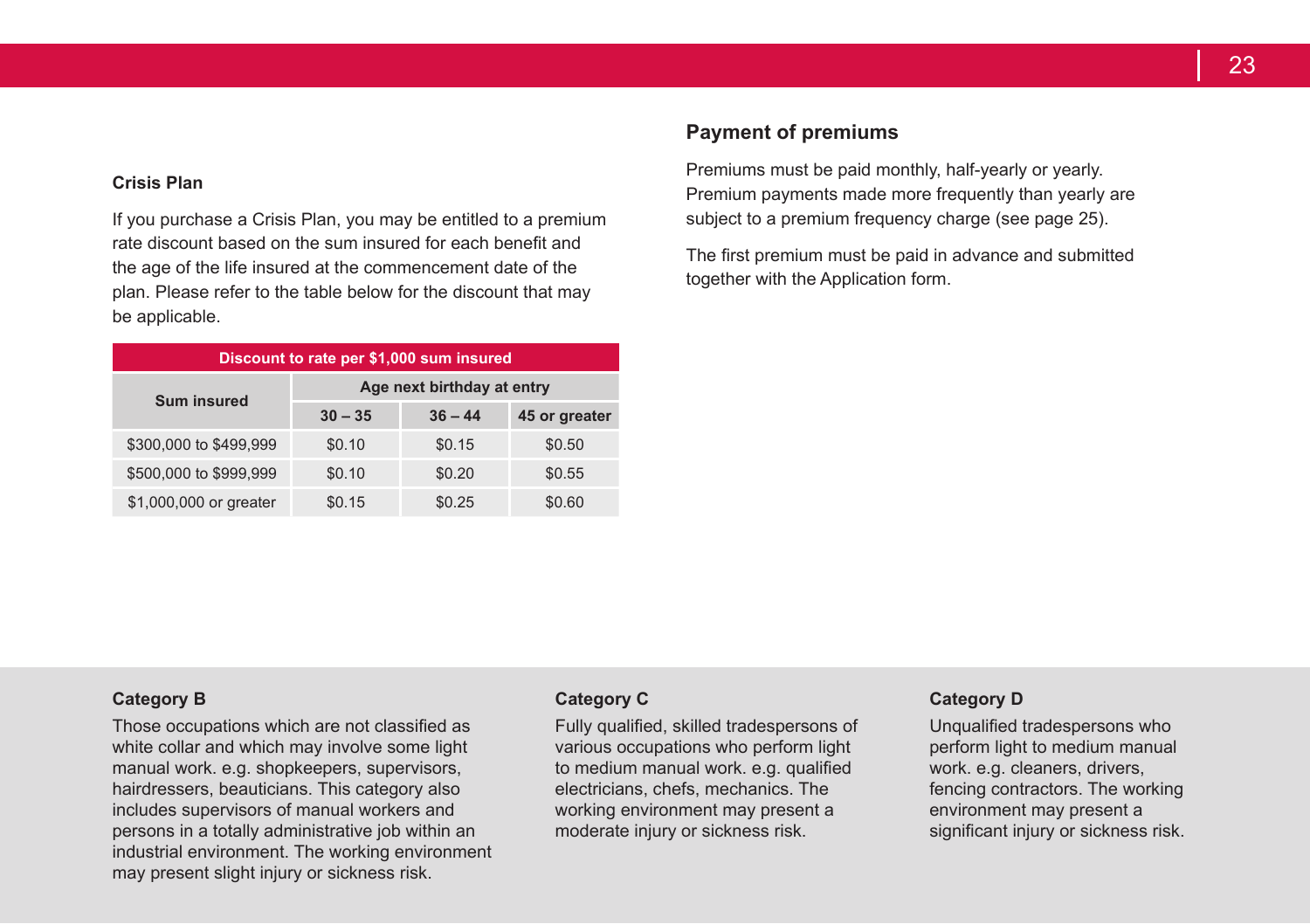### **Payments made easy**

Acceptable methods of payment that can be used are:

- Deposit Premium Only
	- Cheque, Money Order
	- Direct Debit (credit card)
	- Direct Debit (financial institution)
- All Future Premiums
	- Direct Debit (credit card)
	- Direct Debit (financial institution)
	- Bpay (half-yearly and yearly)
	- POSTbillpay (half-yearly and yearly)

#### **Notes**

- 1) Acceptable credit cards are: MasterCard, Visa Card, Diners Card and American Express.
- 2) Direct Debit (financial institution) will cover both the deposit premium and all future premiums.

## **What happens if I stop paying premiums?**

If you do not pay premiums in full within 60 days from the premium due date your policy will lapse and cover will cease.

## **Can I reinstate my policy once it has lapsed?**

Reinstatements can occur within 6 months from the latest premium due date for the first unpaid premium. Underwriting will be required in some circumstances.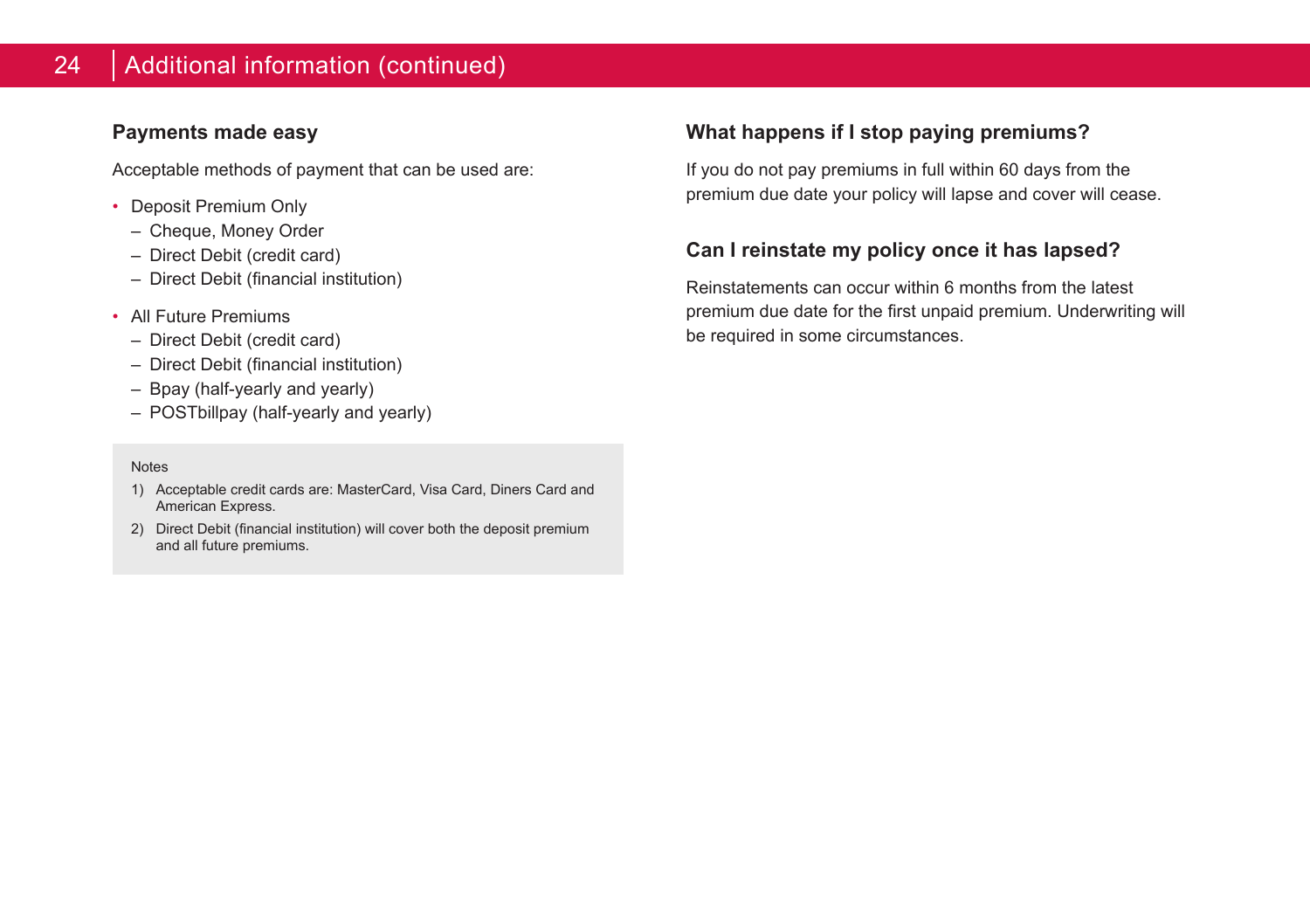## Fees and charges

#### **What are the fees and charges?**

All the fees and charges of your Term Life Plan and Crisis Plan are fully described in this section. We undertake not to apply any other charges without notifying you.

We will charge a policy fee and any appropriate government stamp duty (see page 27).

#### **Policy fee**

A policy fee is charged per policy in addition to the premiums applicable per benefit and any stamp duty. The policy fee is currently \$60 per annum regardless of the number of plans or benefits purchased under the one policy and may be changed at our discretion. The policy fee is subject to any premium frequency charge/loading fee (see table).

The policy fee may be changed at our discretion. However, the policy fee at any date cannot exceed \$60 increased by the percentage increase in the CPI since 1 October 2001 up to that date. You will be notified of any change in the amount of the policy fee prior to the change taking effect.

## **Premium frequency charge**

There is no premium frequency charge on yearly premiums.

Premiums payable half-yearly or monthly are subject to a charge to cover increased costs. This charge is expressed as a percentage of the yearly premium in the following table.

| <b>Premium frequency</b> | Charge as a percentage<br>of yearly premium |  |
|--------------------------|---------------------------------------------|--|
| Half-yearly              | 5%                                          |  |
| Monthly                  | 8%                                          |  |

You will be notified of any change in the amount of the charges prior to the change taking effect.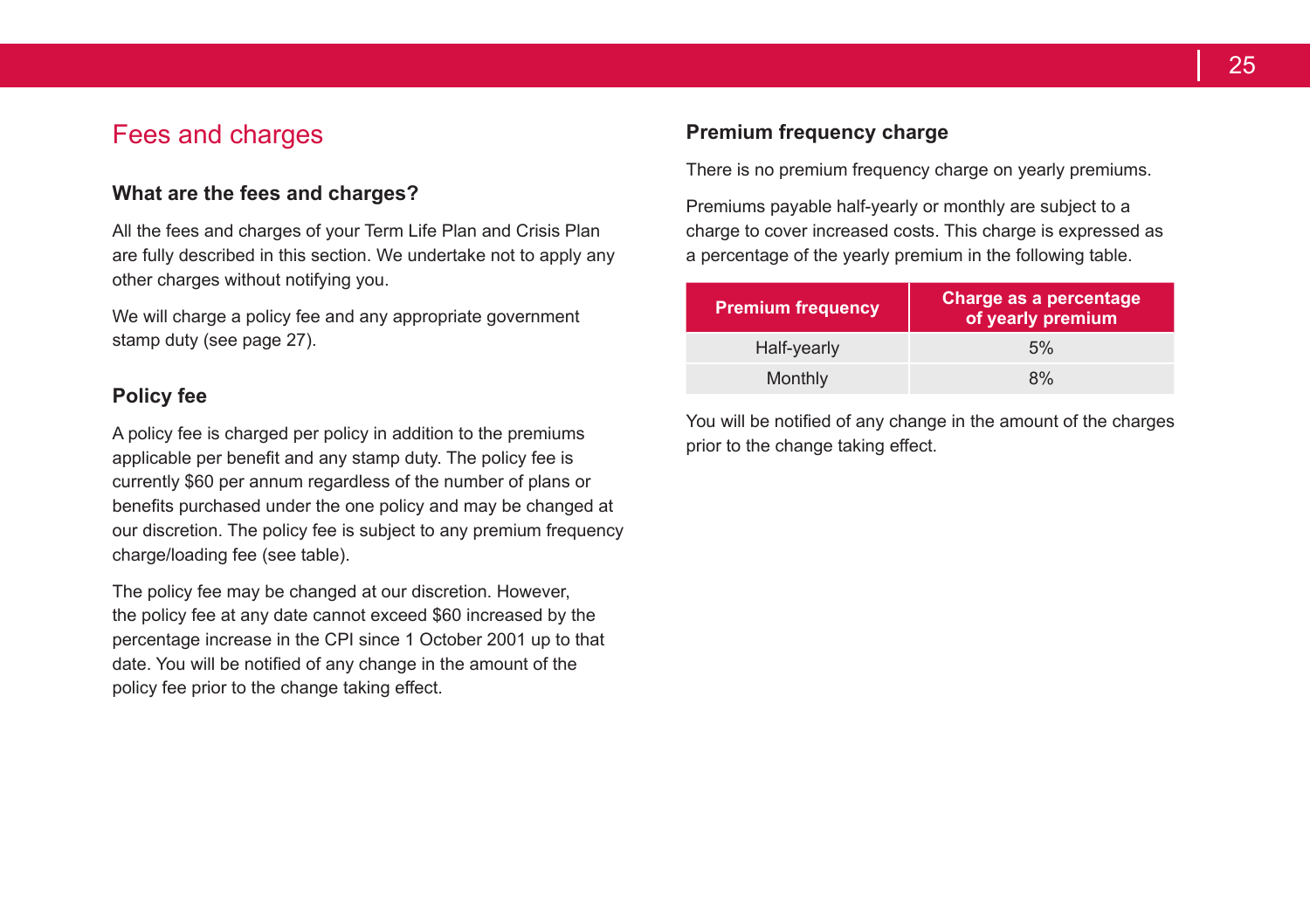# General information once your application has been accepted

## **What is a cooling-off period?**

After we have assessed and approved your application you will receive the policy document and policy schedule from us. You will then have 14 days to check that the policy and benefits meet your needs. This is known as the cooling-off period. Within this period you may cancel the policy and receive a full refund of all premiums paid. The cooling-off period starts from when you received the policy document from us or from the end of the 5th day after the day on which we sent the policy document to you, whichever is the earlier to occur.

To return your policy in the cooling-off period, please send us:

- Your request to cancel the policy either by letter, fax or email or in any other manner permitted by law, and
- The policy document.

## **Policy upgrades**

Over time we will review the benefits provided under the policy. When the benefits under the policy change we may tell the policy owner that new benefits are available under the plan and upgrade the plan to the new plan. The upgrade will be done automatically and no action is required by you. We will replace the policy document with a new policy document incorporating the upgrade. The new policy will be effective from the next policy anniversary.

The rights and obligations will be determined by the new policy document. Should a situation arise where you are disadvantaged in any way as a result of the upgrade, the previous policy wording will apply.

In terms of any changes under the new policy terms, these will only apply to future claims and not past or current claims or any claims resulting from health conditions or events which began or took place before the effective date of changes.

#### **Nomination of beneficiaries**

It will be possible to nominate a beneficiary (person or any other legal entity) to receive all death claim benefits under the policy at anytime prior to the occurrence of an event giving rise to a claim.

#### **Transfer of ownership**

At any time, you may transfer ownership of the policy to another person (minimum and maximum ages of entry rules will apply) or legal entity. This is achieved by assigning the policy to the other person or entity. You should be aware that by assigning the policy, you forfeit all rights to benefits payable under the policy and it may give rise to tax implications. Also assignment will revoke any previous nomination of beneficiary.

Please contact us if you wish to assign the policy. We will advise you of the process required to do so.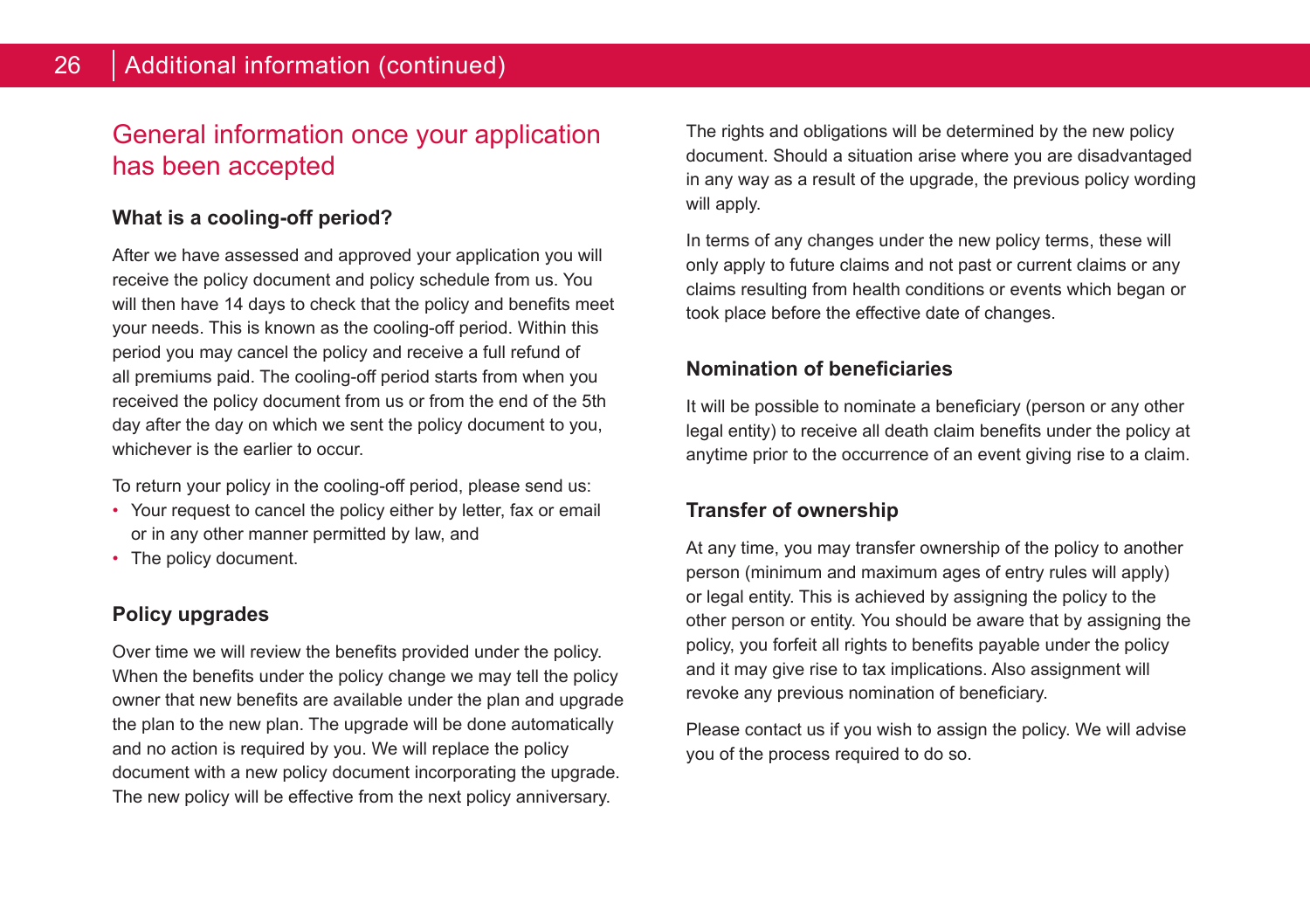#### **Lost policy documentation**

If your policy document is lost or damaged we will replace it but may charge to recover the costs involved. This charge is currently not greater than \$100 and covers the cost of reissuing the lost document, including advertising the loss – a statutory requirement. We may vary this charge from time to time.

# Taxation

Are there any tax benefits?

Usually tax is not payable upon death on any lump sum payment that may be made under this policy, as long as the ownership of the policy does not change. Conversely, premiums for a policy that provides lump sum benefits are not usually tax deductible. Different rules may apply in some circumstances. A tax professional will be able to clarify your particular position.

If the policy is owned in a business environment then the premiums may in some situations be deductible and the proceeds may then be assessable for taxation purposes.

This information is based on the continuance of present laws affecting taxation and our interpretation of them.

#### **Tax changes**

Any material change to the taxation position of the policy will be notified to you in the first Renewal Statement following the change.

#### **Tax or other government imposts**

Where we are, or believe we will become, liable for any tax or other imposts levied by any Commonwealth or State government, authority or body in connection with the policy, we may reduce, vary or otherwise adjust any amounts (including but not limited to premiums, charges and benefits) under the policy in the manner and to the extent we determine to be appropriate to take account of the tax or impost.

#### **GST**

The premium applicable to this policy is input taxed for the purposes of the Goods & Services Tax (GST). No GST is payable by you in respect of the purchase of this policy.

#### **Stamp duty**

Stamp duty may be payable on this policy by us in accordance with the stamp duty rates applicable in the State or Territory in which the life insured is ordinarily resident. For some benefits the amount of stamp duty payable is included in the premium and is not an additional charge to you. For others, it is not included in the premium and is an additional charge to you. Your adviser can provide you with a personalised premium quotation showing the amount of any stamp duty payable as an additional charge to you.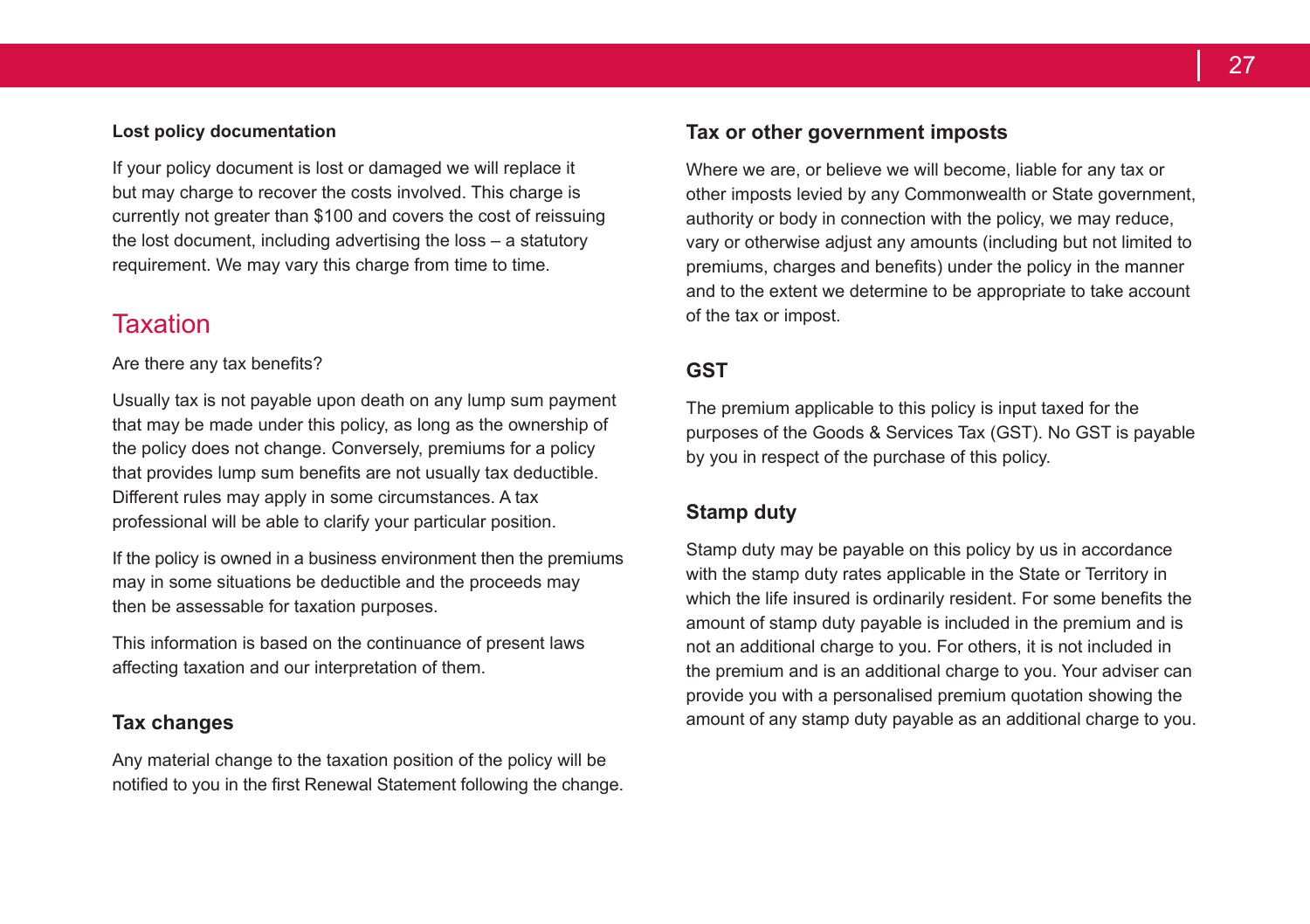# How to contact us

#### **Questions and concerns**

If you should have any questions or concerns about your policy please contact your adviser in the first instance or us direct on 1800 333 613 and we will promptly investigate your enquiry, referring it if necessary to our Internal Dispute Resolution **Committee.** 

Internal complaints are normally resolved within 45 days. In special circumstances we may take longer. If this is the case we will advise you.

Should you not be satisfied with our response to your concerns after they have been ruled upon by the Committee, then you may take the matter up with the independent Financial Ombudsman Service (FOS) (formerly known as the Financial Industry Complaints Service Ltd). Details as follows:

Financial Ombudsman Service (FOS) GPO Box 3 MELBOURNE VIC 3001 Telephone: 1300 78 08 08 Facsimile: (03) 9613 6399 Email: info@fos.org.au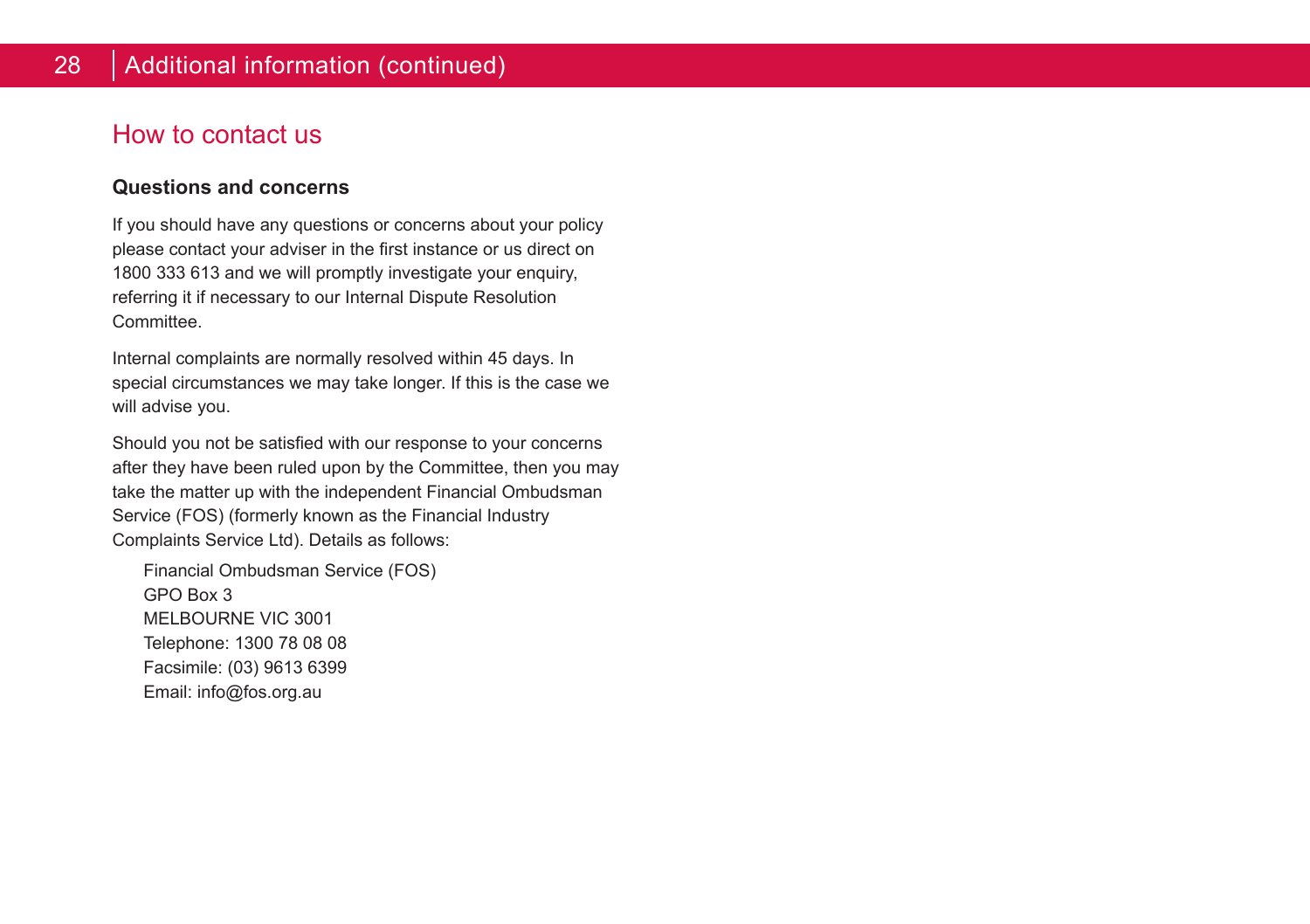AIA Australia Limited (ABN 79 004 837 861 AFSL 230043) follows the National Privacy Principles developed under the Privacy Amendment (Private Sector) Act 2000. We provide you with the following information regarding our privacy procedures and your rights. Our privacy policies and procedures may be found at: www.aia.com.au

#### **Purpose of collection**

We collect personal information about you to:

- a) Process your application(s);
- b) Administer and manage your policy including claims;
- c) Facilitate our business operations; and
- d) Market promotional material about services we believe you may be interested in (the Privacy Declaration contained in your Application allows you to elect whether you wish to receive direct marketing material from us).

If you do not wish to provide us with all or part of the personal information we request from you, we may not be able to provide you with insurance cover.

## **Access to your information**

You are entitled at any time to request access to your personal information held by us. All requests should be made in writing to:

Policy Services Manager AIA Australia PO Box 6111, St Kilda Road Central Melbourne, VIC 8008

You can ask us to update your personal information at any time if it is inaccurate, incomplete or out of date.

In some circumstances, we may not permit access to your personal information. Circumstances where access may be denied include where access would be unlawful or denying access is authorised by law.

In these cases, we will provide you with written reasons for denial of access or a refusal to correct personal information.

## **Disclosure of information**

We may disclose your personal information to:

- a) Another member of the AIA group of companies (whether in Australia or overseas);
- b) Your adviser;
- c) Our contractors and third party service providers. e.g. medical practitioners and reinsurers
- d) Financial institutes you nominate; and
- e) Mail houses and archive companies

We will only disclose your personal information to these parties for the primary purpose for which it was collected. In some circumstances we are entitled to disclose your personal information to third parties without your authorisation, such as law enforcement agencies or government authorities to protect our interests or to report illegal activities.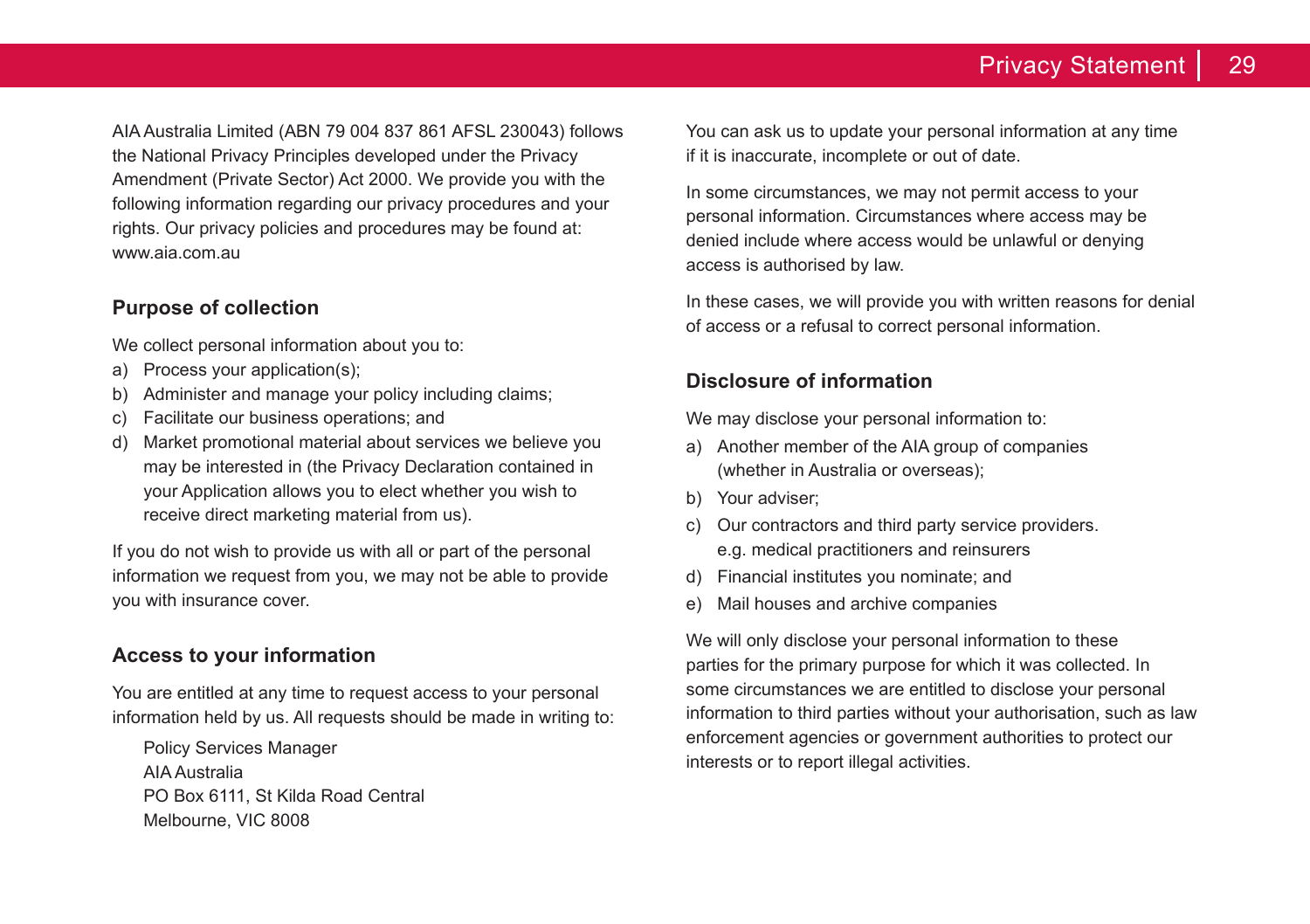## 30 Privacy Statement (continued)

#### **Any questions or concerns on privacy?**

If you have any questions or concerns about your personal information, please write to:

Compliance Manager AIA Australia PO Box 6111, St Kilda Road Central Melbourne, VIC 8008

We have established an internal dispute resolution process for handling customer complaints about our compliance with the National Privacy Principles. This dispute resolution mechanism is designed to be fair and timely to all parties and is free of charge.

If you have a complaint about our National Privacy Principles, you should submit it in writing to the Compliance Manager. You will receive a letter from us within 5 working days which documents our complaints handling process. Your complaint will be referred to our Internal Disputes Resolution Committee who will try to resolve your complaint within 45 days of receipt.

Should complaint not be resolved to your satisfaction by our internal dispute resolution process, you may take your complaint to the Privacy Commissioner. The Privacy Commissioner's contact details are:

Office of the Federal Privacy Commissioner GPO Box 5218 Sydney, NSW 1042 or call the Privacy Hotline on 1300 363 992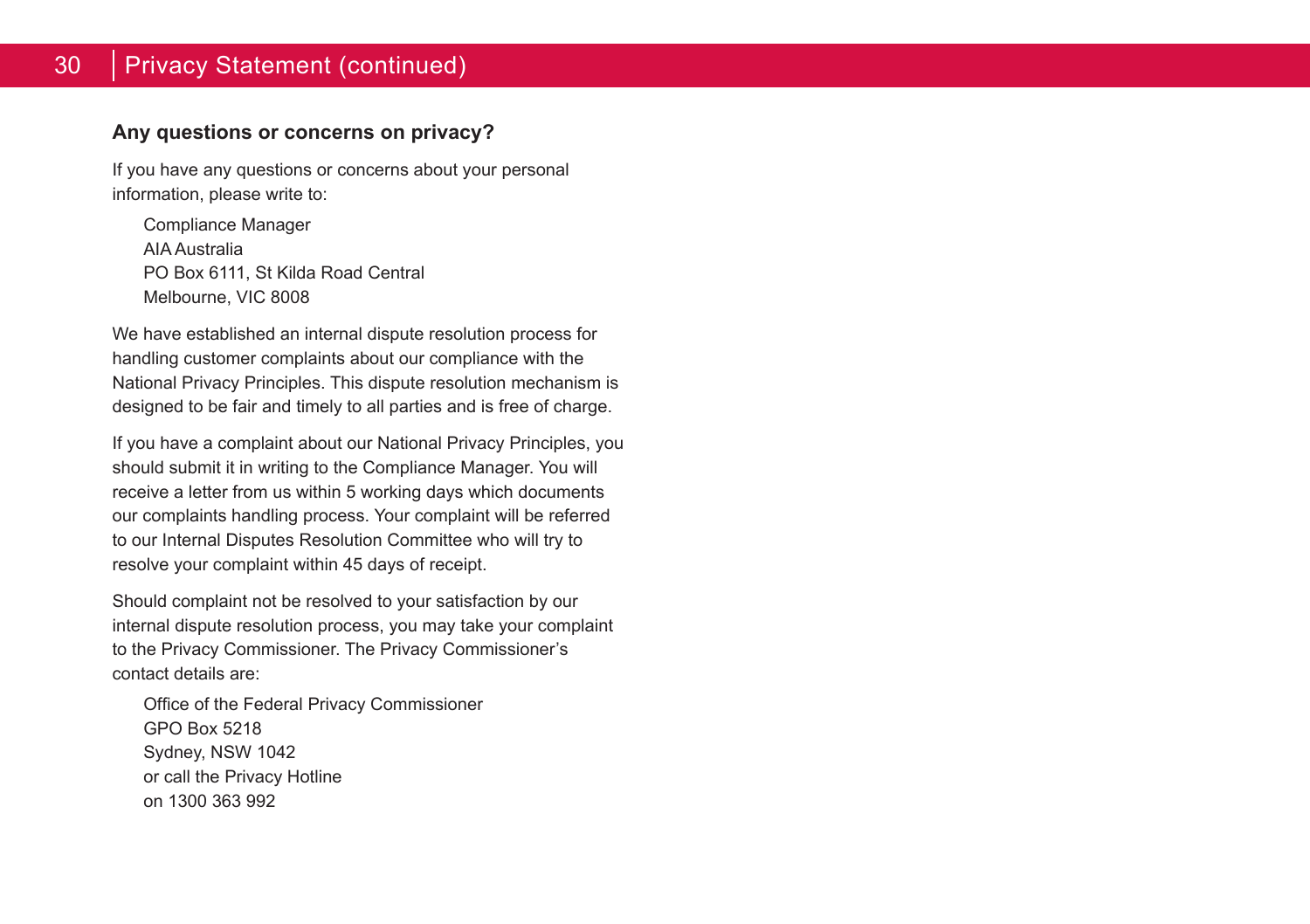# Complimentary Interim Accidental Death Cover

AIA Australia Limited (ABN 79 004 837 861 AFSL 230043) will provide

*(name of proposer)*

with Interim Accidental Death Cover in the event of the life to be insured's accidental death.<sup>\*</sup> (The amount payable is explained overleaf.)

This certificate is valid for 90 days from

*(date of application)*

or until the policy is issued or the application is declined or withdrawn, whichever is the earliest to occur.



Adviser's Signature

.......................................................

.............................................................................

\*Refer to back of certificate for definition

....................................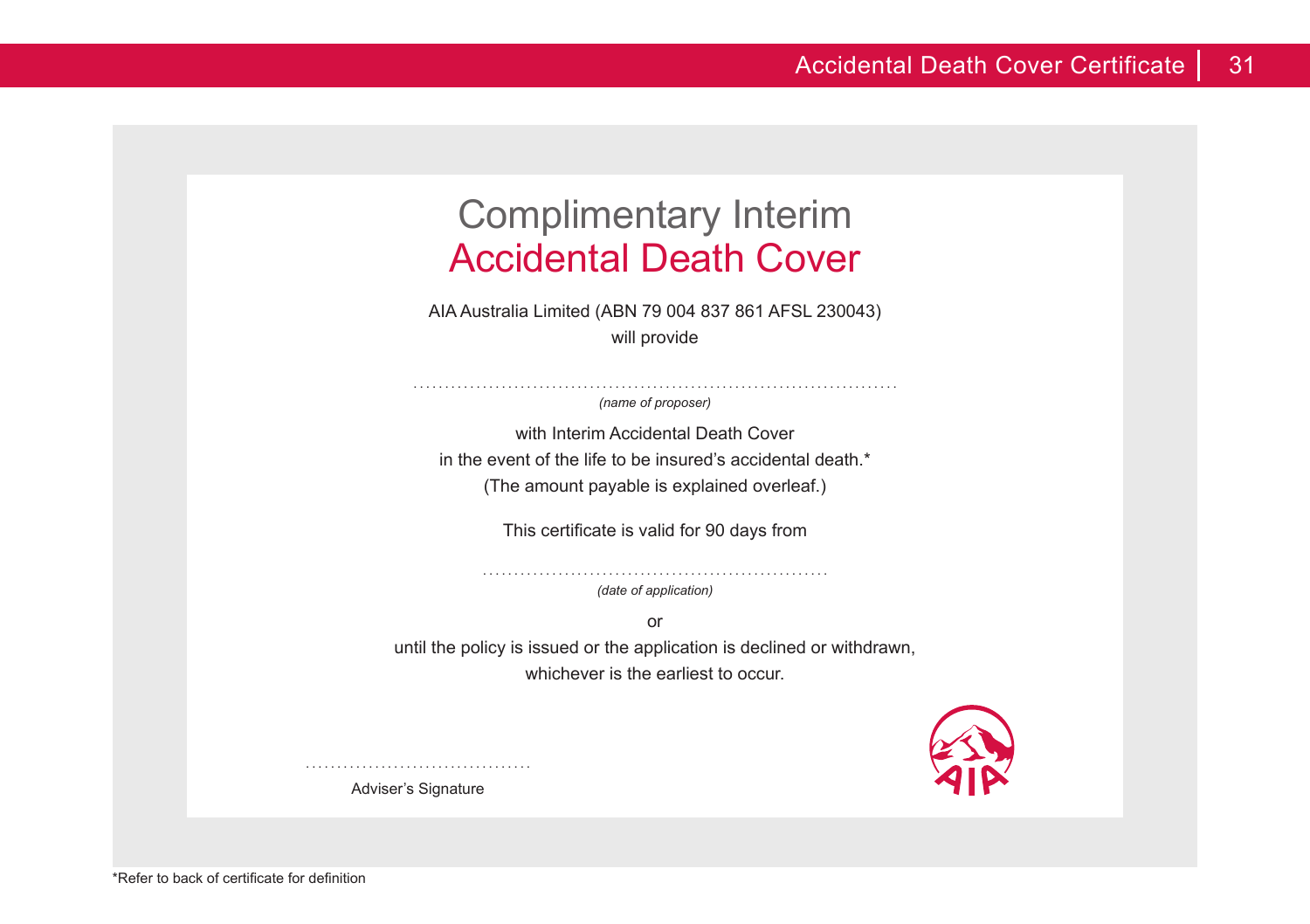AIA Australia grants COMPLIMENTARY INTERIM ACCIDENTAL DEATH COVER on the life to be insured without any extra premium being charged.

This cover is provided from the EFFECTIVE DATE until an assessment decision is made or until 90 days after the date the application is signed or until the policy is issued or the application is withdrawn by the proposer, whichever is the earliest to occur. A deposit equal to the first yearly premium or instalment of premium must have been paid or be payable on issue of the policy.

This interim cover certificate is issued to you after completion of the application.

#### **Complimentary Interim Accidental Death Cover**

- 1. The lump sum amount payable on accidental death under this cover is:
	- (a) **Term Life Plan**

The lesser of:

- The Term Life sum insured proposed: and
- \$1,000,000
- (b) **Crisis Plan**

The lesser of:

- The Crisis sum insured proposed: and
- \$1,000,000

The maximum payment under the Complimentary Interim Accidental Death Cover is \$1,000,000.

- 2. Accidental death means death which is caused solely and directly by violent, accidental, external and visible means and results solely and directly and independently of any other cause.
- 3. The following risks are NOT covered.

Death directly or indirectly caused by:

- (a) war (whether declared or not), invasion or civil war; and
- (b) intentional self-inflicted injury or suicide.

#### **Effective date**

Complimentary Interim Accidental Death Cover is effective from the issue date of the interim certificate if the application is received at our head office within five working days of the issue date with payment of the first instalment of premium. Otherwise cover commences once the application and payment are actually received at our head office.

#### **Claims procedure**

All the usual proofs in relation to a claim will be required (eg: death certificate, etc).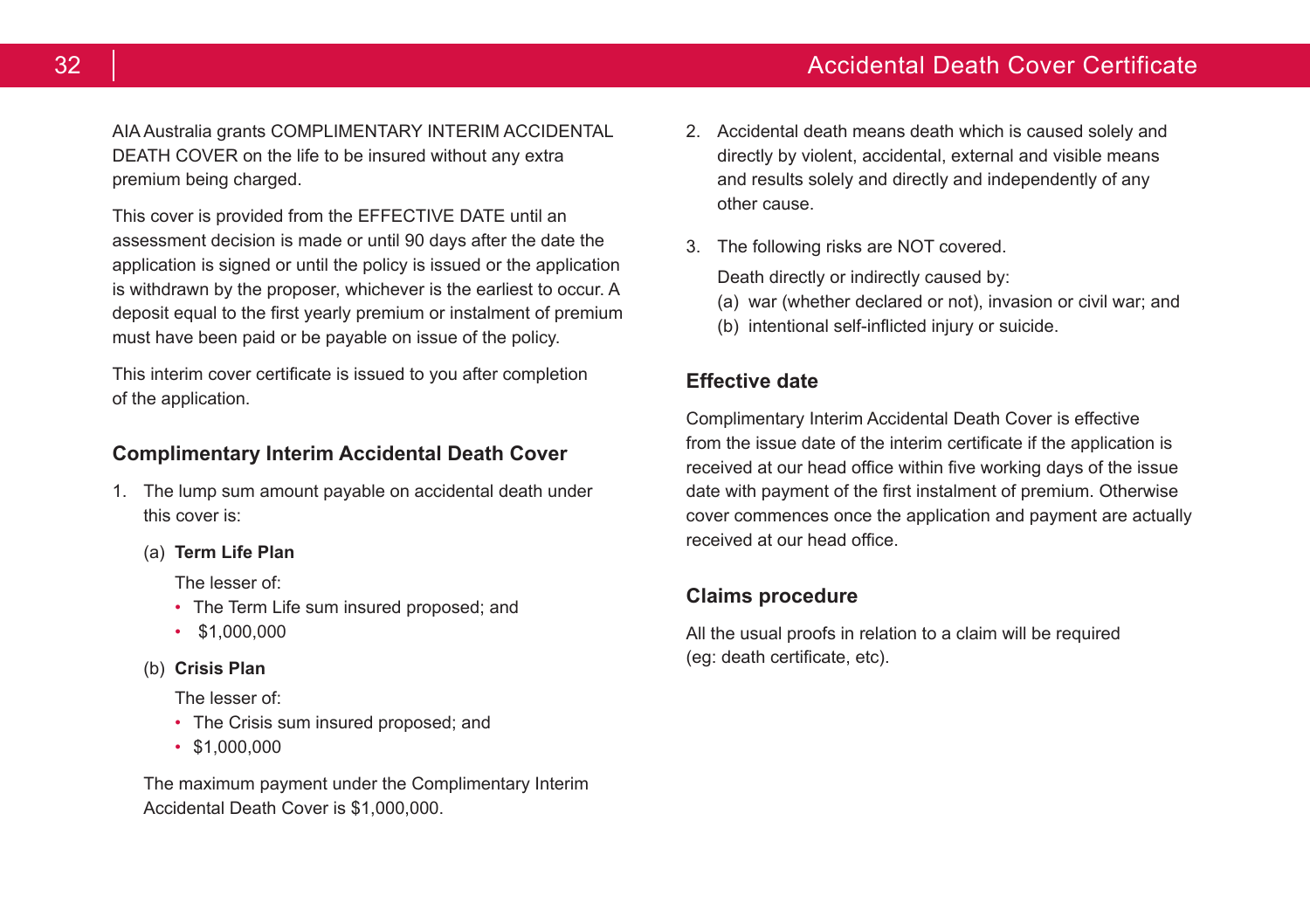To contact AIA Australia, please visit www.aia.com.au.

#### **About AIA Australia**

AIA Australia has been operating in Australia for over 30 years. AIA Australia is a subsidiary of American International Assurance Company, Ltd (AIA Group) and a specialist provider of risk management products aimed at protecting the financial health and welfare of Australians.

#### **About the AIA Group**

The AIA Group is a leading pan-Asian life insurance organisation with a unique heritage of serving the world's most dynamic region for 90 years. It provides consumers and businesses with products and services for life insurance, retirement planning, accident and health insurance as well as wealth management solutions. Through an extensive network of 250,000 agents and 20,000 employees across 14 geographical markets, the AIA Group serves over 20 million customers in the region.

The AIA Group has branch offices, subsidiaries and affiliates located in jurisdictions including Australia, Brunei, China, Hong Kong, India, Indonesia, Macau, Malaysia, New Zealand, Singapore, South Korea, Taiwan, Thailand and Vietnam. Subject to regulatory approvals, AIG intends to incorporate the Philam Group of Companies, based in the Philippines into the AIA Group.